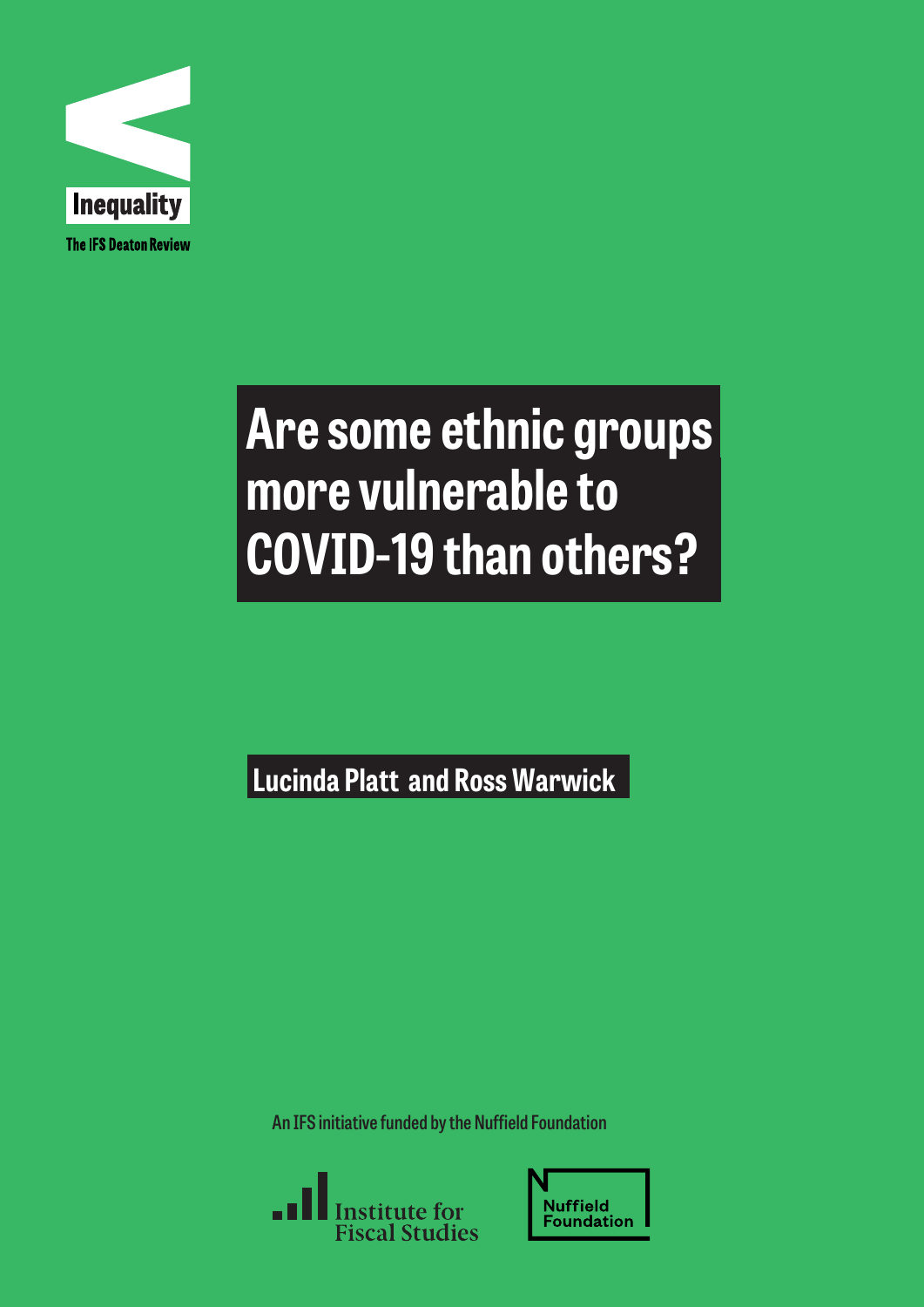# **Are some ethnic groups more vulnerable to COVID-19 than others?**

**Lucinda Platt Ross Warwick**

*Copy-edited by Judith Payne*

*Published by*

#### **The Institute for Fiscal Studies, May 2020**

ISBN 978-1-912805-75-4

The **Nuffield Foundation** is an independent charitable trust with a mission to advance social well-being. It funds research that informs social policy, primarily in Education, Welfare, and Justice. It also funds student programmes that provide opportunities for young people to develop skills in quantitative and scientific methods. The Nuffield Foundation is the founder and co-funder of the Nuffield Council on Bioethics and the Ada Lovelace Institute. The Foundation has funded this project, but the views expressed are those of the authors and not necessarily of the Foundation. Visit [www.nuffieldfoundation.org.](http://www.nuffieldfoundation.org/)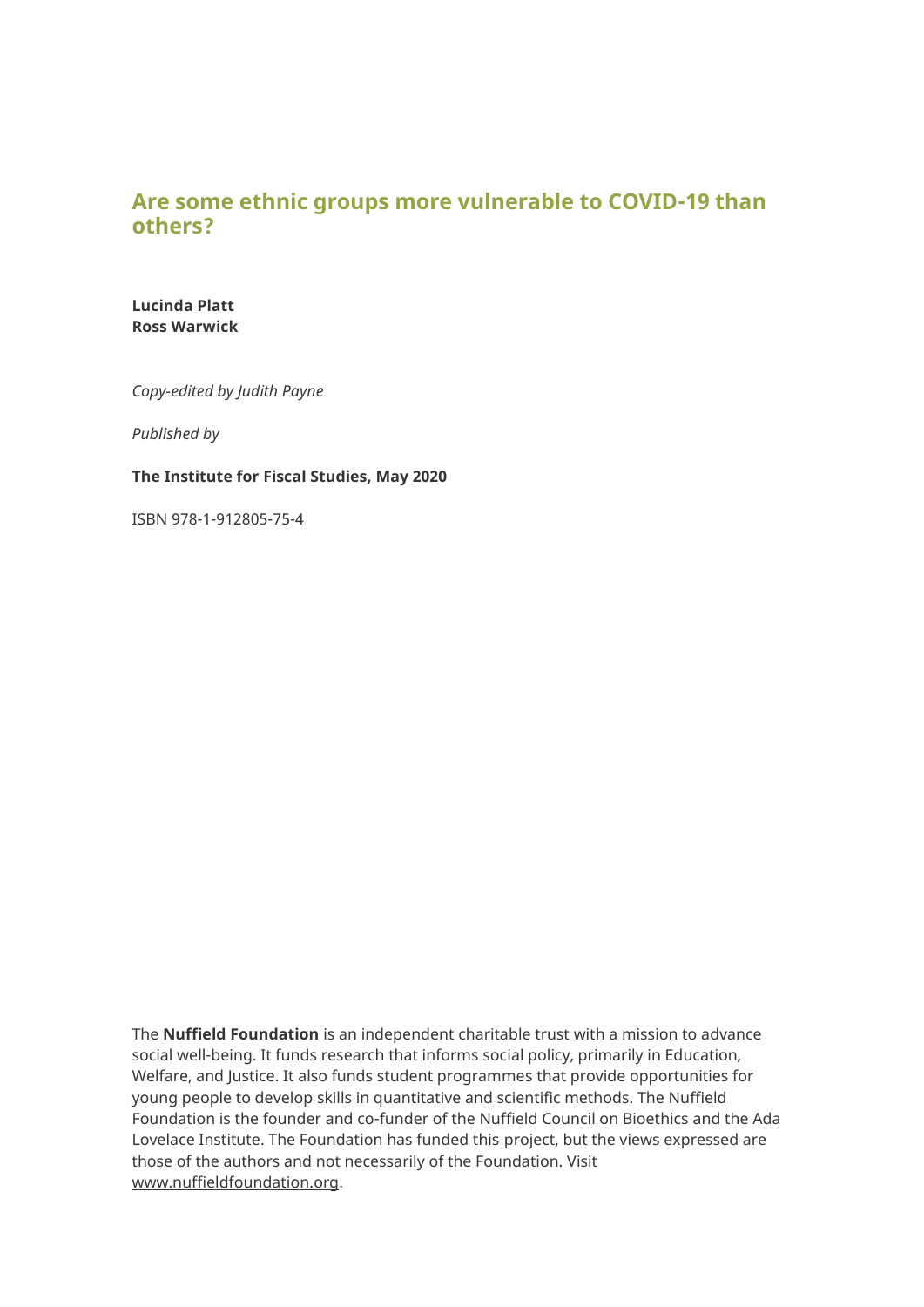# **Executive summary**

The COVID-19 pandemic has affected some sections of the population more than others, and there are growing concerns that the UK's minority ethnic groups are being disproportionately affected. Following evidence that minority groups are overrepresented in hospitalisations and deaths from the virus, Public Health England has launched an inquiry into the issue.

In the short term, ethnic inequalities are likely to manifest from the COVID-19 crisis in two main ways:

- through exposure to infection and health risks, including mortality;
- through exposure to loss of income.

Analysis of ethnic disproportionalities in health outcomes that aggregates groups together masks much of the story with regards to ethnic inequalities, and limits the scope for understanding why they have come about. Moreover, simply comparing mortalities with overall populations fails to take account of key characteristics of different groups that we would expect to lead to different outcomes in the aggregate, such as demographics and place of residence. Accounting for these factors is necessary to understand the true scale of disproportionalities as a starting point for thinking about policy responses.

In addition, given the varied profiles of different ethnic groups, some are more likely to be economically vulnerable under current restrictions than others, and this dimension is crucial for painting a full picture of ethnic inequalities arising from COVID-19. Household structures, occupational profiles and levels of savings are all important to consider in identifying in which groups the greatest economic vulnerabilities lie.

This report brings together evidence on the unequal health and economic impacts of COVID-19 on the UK's minority ethnic groups, presenting information on risk factors for each of the largest minority groups in England and Wales: white other, Indian, Pakistani, Bangladeshi, black African and black Caribbean. For the most part, we focus on these six groups (and the white British majority) for which there is reliable information across different data sources.

The analysis focuses on a limited but crucial set of risk factors in terms of both infection risk and economic vulnerability in the short term. Beyond the scope of this report are a range of other factors which may prove to be important as more research is undertaken, as well as the longer-term consequences of widespread societal disruption for the outcomes of different groups.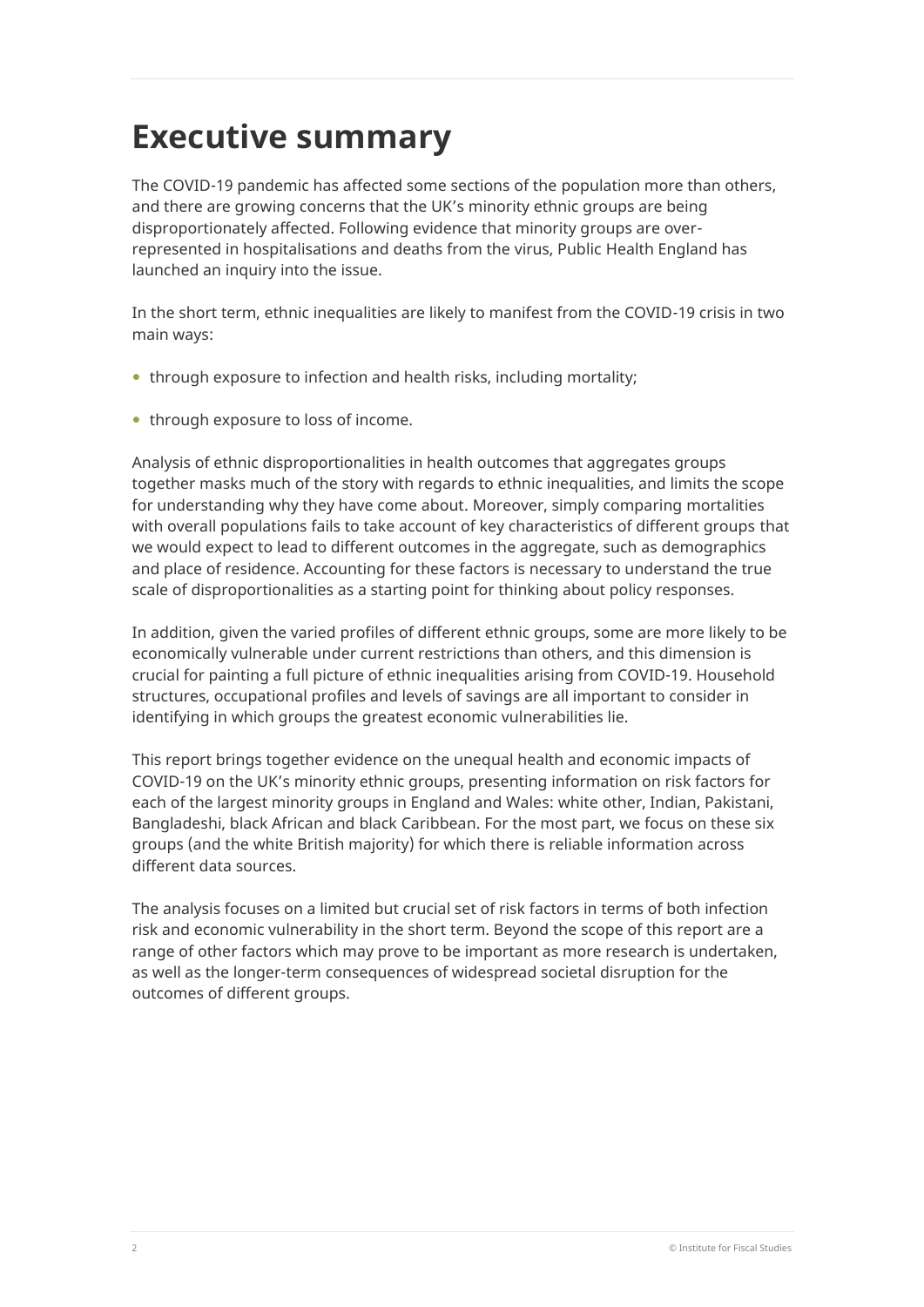#### **Key findings**

**The impacts of the COVID-19 crisis are not uniform across ethnic groups, and aggregating all minorities together misses important differences.** Understanding why these differences exist is crucial for thinking about the role policy can play in addressing inequalities.

**Per-capita COVID-19 hospital deaths are highest among the black Caribbean population and three times those of the white British majority.** Some minority groups – including Pakistanis and black Africans – have seen similar numbers of hospital deaths per capita to the population average, while Bangladeshi fatalities are lower.

**Once you take account of age and geography, most minority groups 'should' have fewer deaths per capita than the white British majority.** While many minority groups live disproportionately in areas such as London and Birmingham, which have more COVID-19 deaths, most minorities are also younger on average than the population as a whole, which should make them less vulnerable.

**After accounting for the age, gender and geographic profiles of ethnic groups, inequalities in mortality relative to the white British majority are therefore more stark for most minority groups than they first appear.** Black Africans and Pakistanis would be expected to have fewer fatalities per capita than white British but at present they are comparable.

**After stripping out the role of age and geography, Bangladeshi hospital fatalities are twice those of the white British group, Pakistani deaths are 2.9 times as high and black African deaths 3.7 times as high.** The Indian, black Caribbean and 'other white' ethnic groups also have excess fatalities, with the white Irish group the only one to have fewer fatalities than white British.

**These disparities cannot currently be accounted for by non-hospital deaths.** 

Official deaths in care homes – for which the ethnicity of victims is not currently available but where over 95% of residents are white – could only explain a small part of estimated excess fatalities recorded in hospitals for minority groups. The ethnic composition of additional deaths directly or indirectly caused by the virus but not officially attributed to it is unclear at this time.

**Occupational exposure may partially explain disproportionate deaths for some groups.** Key workers are at higher risk of infection through the jobs they do. More than two in ten black African women of working age are employed in health and social care roles. Indian men are 150% more likely to work in health or social care roles than their white British counterparts. While the Indian ethnic group makes up 3% of the working-age population of England and Wales, they account for 14% of doctors.

**At-risk underlying health conditions are especially prevalent among older Bangladeshis, Pakistanis and black Caribbeans.** Compared with white British individuals over 60 years of age, Bangladeshis are more than 60% more likely to have a long-term health condition that makes them particularly vulnerable to infection, which may explain excess fatalities in this group.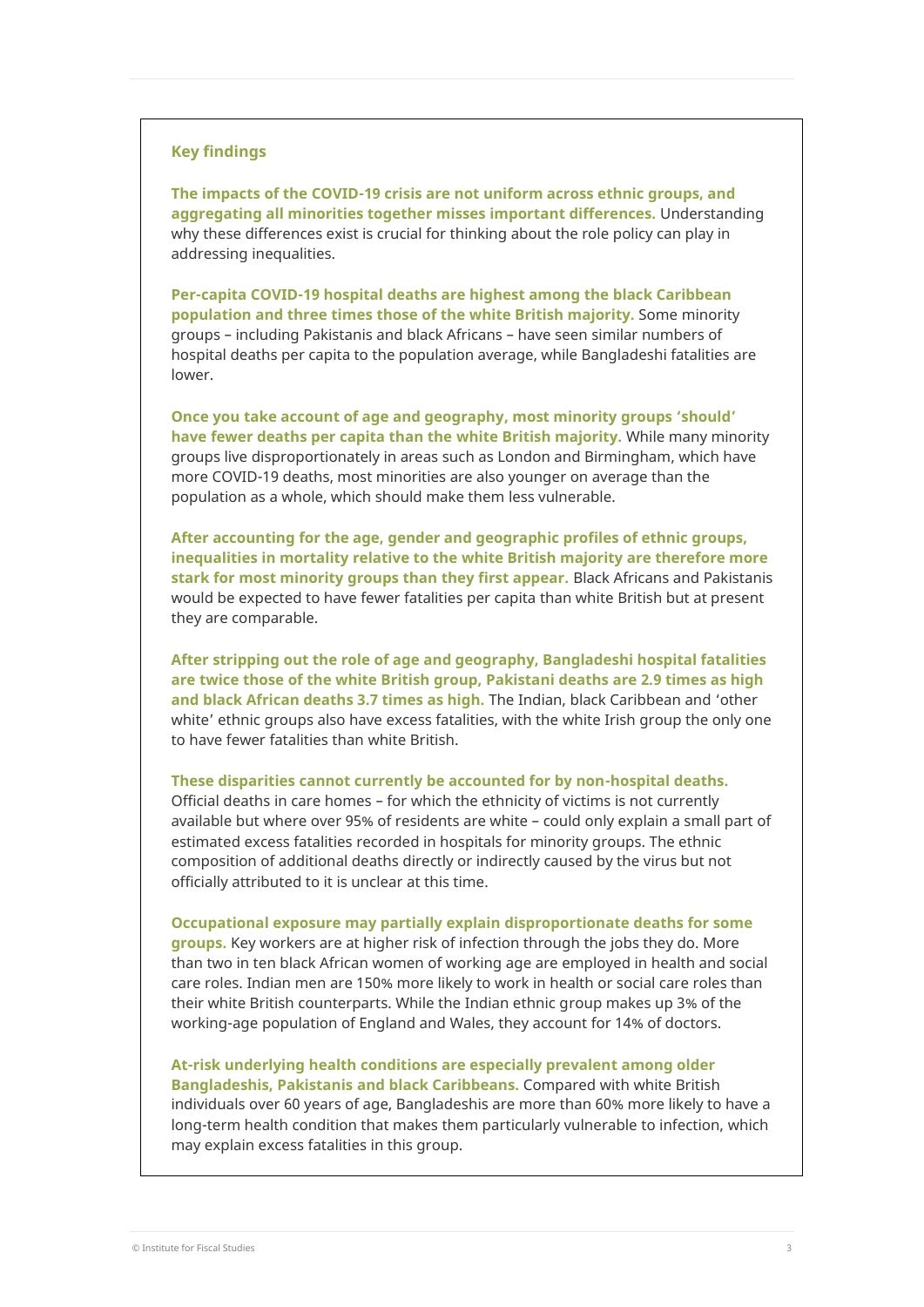**Many ethnic minorities are also more economically vulnerable to the current crisis than are white ethnic groups.** The fact that larger shares of many minority groups are of working age means that these populations are more exposed to labour market conditions as a whole, but even amongst working-age populations there are clear inequalities in vulnerability to the current crisis.

**Men from minority groups are more likely to be affected by the shutdown.** While in the population as a whole women are more likely to work in shut-down sectors, this is only the case for the white ethnic groups. Bangladeshi men are four times as likely as white British men to have jobs in shut-down industries, due in large part to their concentration in the restaurant sector, and Pakistani men are nearly three times as likely, partly due to their concentration in taxi driving. Black African and black Caribbean men are both 50% more likely than white British men to be in shut-down sectors.

**Self-employment – where incomes may currently be especially uncertain – is especially prevalent amongst Pakistanis and Bangladeshis.** Pakistani men are over 70% more likely to be self-employed than the white British majority.

**While in the population as a whole young people are more likely to be affected by the shutdown, the reverse is true among Pakistanis and Bangladeshis.** While 24% of young white British and 29% of young Bangladeshis work in shut-down sectors, the figure is 14% for 30- to 44-year-old white British but 40% for 30- to 44-year-old Bangladeshis. This also means that the family circumstances of those affected by shutdown differ by ethnicity, with older workers more likely to be living in couples.

**The potential for buffering incomes within the household depends on partners' employment rates, which are much lower for Pakistani and Bangladeshi women.**  As a result, 29% of Bangladeshi working-age men both work in a shut-down sector and have a partner who is not in paid work, compared with only 1% of white British men.

**Bangladeshis, black Caribbeans and black Africans also have the most limited savings to provide a financial buffer if laid off.** Only around 30% live in households with enough to cover one month of income. In contrast, nearly 60% of the rest of the population have enough savings to cover one month's income.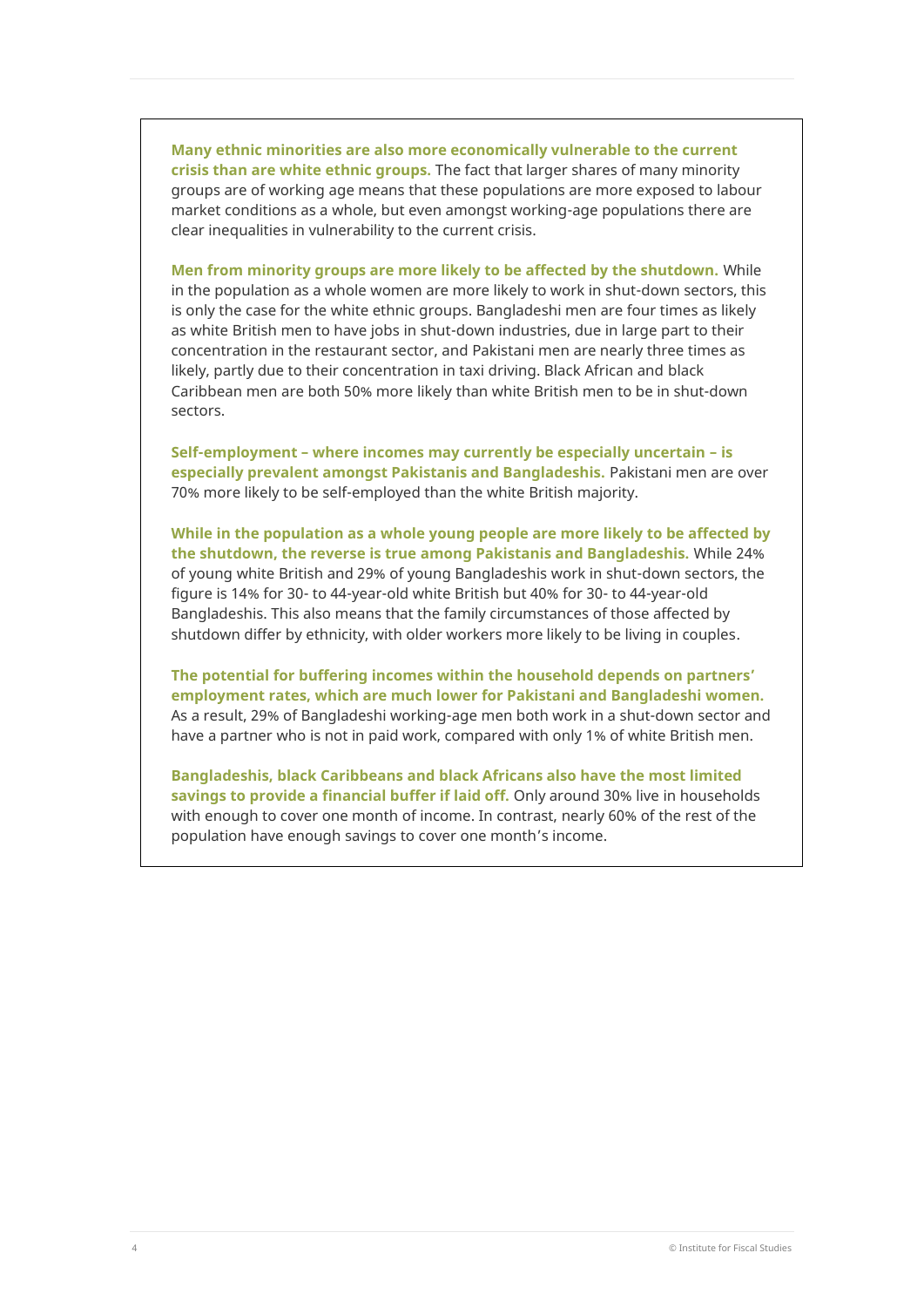# **1. Vulnerability to infection risks**

Concerns that ethnic minority groups in the UK are being disproportionately harmed by the spread of COVID-19 were first triggered by findings from the Intensive Care National Audit and Research Centre (ICNARC) indicating that the shares of critically ill patients from black, Asian and other ethnic groups were greater than their respective population shares. Since then, data published by NHS England on registered hospital deaths by ethnic group have confirmed stark inequalities between ethnic groups, as shown in Figure 1. These data also show the importance of distinguishing between different ethnic groups, rather than considering all non-white groups as one, which can obscure significant and informative differences.

**Figure 1. Total registered hospital deaths from COVID-19 per 100,000 in England by ethnic group**



Note: In 9% of cases, an ethnic group could not be identified – these are excluded. The 'other white' population includes the Gypsy and Irish Traveller group. The 'other ethnic group' includes the Arab group.

Source: Authors' calculations using population data from 2011 ONS Census of England and Wales and NHS England COVID-19 hospital death figures by ethnicity as of 21 April 2020.

The white British ethnic group, which accounts for almost 80% of the population of England, has recorded comparable numbers of hospital deaths from COVID-19 per capita to the Pakistani, black African and Bangladeshi groups, while the Chinese and mixed ethnicity groups have recorded far fewer hospital deaths per capita. However, among the black Caribbean and 'other' (which includes the Arab population) groups, per-capita hospital deaths are close to three times those of the white British majority, and the 'other black' group has also recorded a disproportionate number of hospital deaths. While a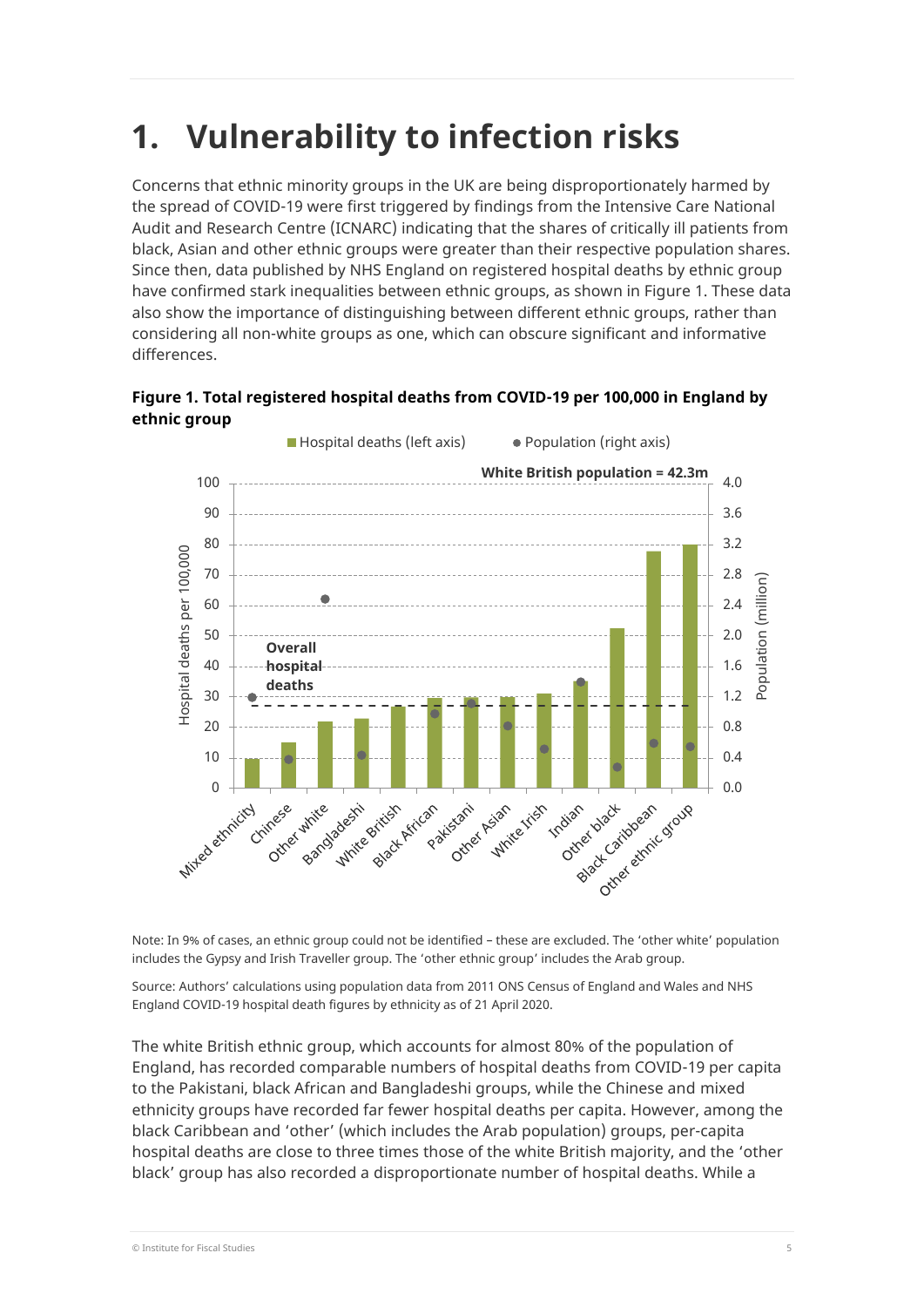word of caution may be warranted on the precision of these per-capita numbers – there is some evidence that the 'other ethnic group' population has grown significantly since 2011, for instance – it is nonetheless clear that there is a lot of variation in hospital deaths between England's ethnic groups.

The unequal effects of the COVID-19 crisis on different ethnic groups are likely to be the result of a complex set of economic, social and health-related factors. Understanding the role of each of these will require a better understanding of the virus itself, more data than are currently available, and additional research. However, there are important differences between the characteristics of the UK's main ethnic groups – in terms of their geography, age, overall health, and occupational exposure – that are relevant for understanding why inequalities in vulnerability to infection may arise and for understanding the degree of disproportionality in health outcomes, including mortality. These include substantial differences between the country's main minority ethnic groups, and thus it is important not simply to contrast ethnic minorities as a whole with the white British majority, and not only to compare population shares of all minority or immigrant groups with shares of deaths.

# **People and place**

Compared with the white British majority, most minority ethnic groups are on average younger (Figure 2). Around a quarter of the white British population are over 60 years of age, compared with 17% of the British black Caribbean population, 12% of Indians, and just 6% of Pakistanis and 4% of black Africans. Given the striking concentration of COVID-19 deaths in older age brackets – with fewer than 10% of COVID-19 deaths in England and Wales occurring among those aged under 60 (as shown in the right-hand bar of Figure 2) – on their own, such age profiles would be expected to reduce the vulnerability of most minority ethnic groups to the virus relative to the older white British population. However, there are also substantial differences in the age profiles of different minority groups. The black Caribbean ethnic group – which has the joint highest number of hospital deaths per capita – has a comparable age profile to the white British majority, whereas those of mixed ethnicity are overwhelmingly young, which may go a long way in explaining the comparatively few numbers of deaths in this category so far.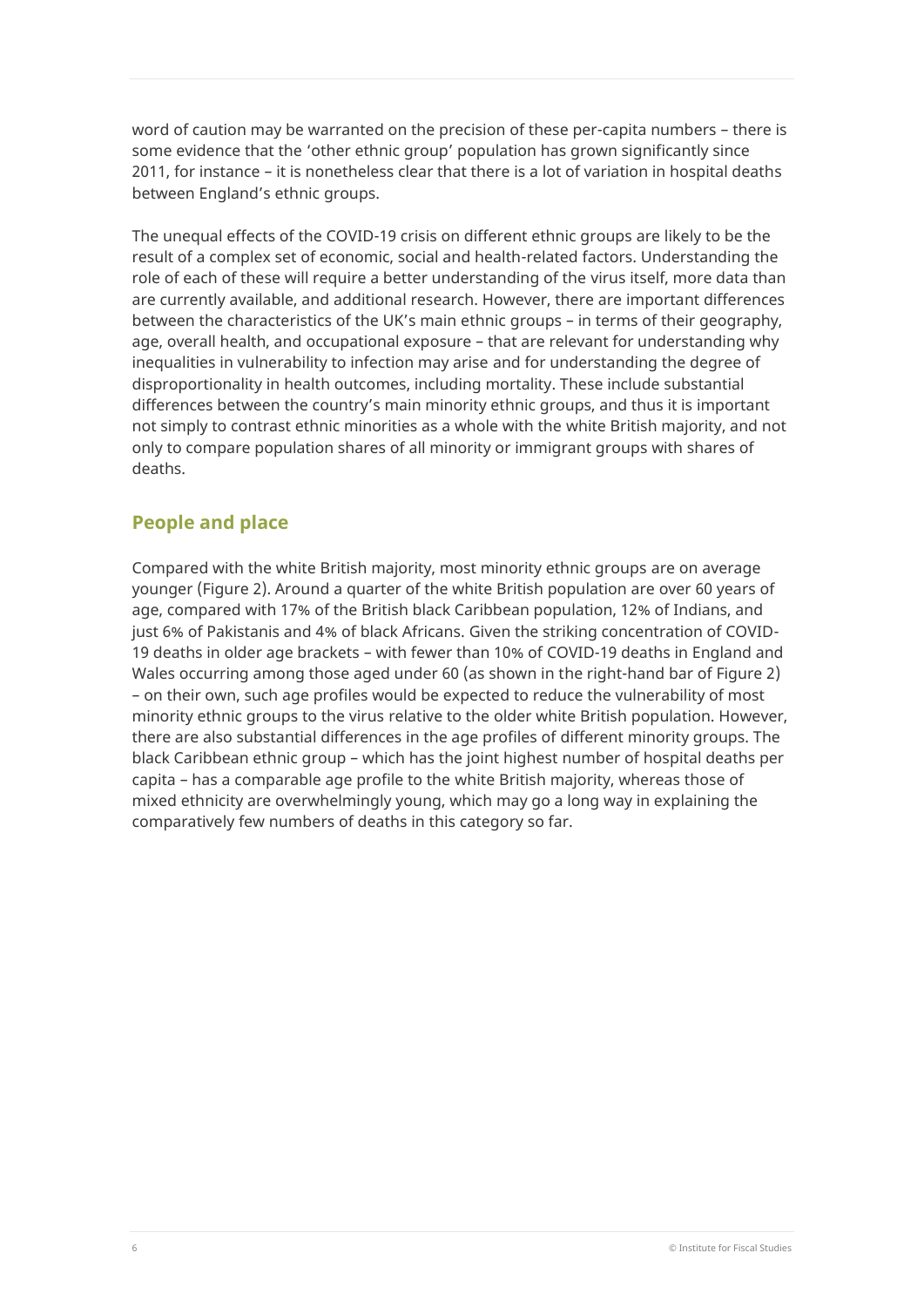

### **Figure 2. Age distributions of selected ethnic groups in England and Wales and share of overall COVID-19 deaths by age band**

Note: COVID-19 deaths are from all places of occurrence (hospital and non-hospital) in England and Wales.

Source: Population data from 2011 ONS Census of England and Wales and COVID-19 death data from ONS weekly occurrences up to 17 April 2020.

COVID-19 cases have not been evenly distributed across the country. Therefore, the geographic distribution of ethnic groups is likely to be important in explaining betweengroup inequalities in COVID-19 exposure and health outcomes. The connectivity and population density of Britain's major urban centres have made people in these parts of the country particularly vulnerable to the spread of the virus, as shown in Figure 3. Birmingham, for instance, has been a particular 'hotspot' for transmission, and London has accounted for 20% of confirmed cases in England and Wales at the time of writing. Minority ethnic groups are disproportionately likely to reside in urban areas such as these, making them particularly likely to be exposed to the virus itself. In England and Wales, 60% of the overall black population and 50% of the Bangladeshi population live in London. This is in contrast to 8% of the white British majority, while 13% of the total Pakistani population live in the local authority of Birmingham.

A more complete mapping of the geographic distribution of ethnic group populations to where cases have been reported so far confirms that minority groups typically reside in parts of the country where more cases have been confirmed (Figure 4). Black Caribbean individuals on average reside in areas with a third more confirmed cases per capita than white British individuals, for instance. There are important caveats to these case data, which certainly do not paint a complete nor an unbiased picture of the true spread of cases in the country, but nonetheless the implications of the patterns for minority ethnic groups are clear.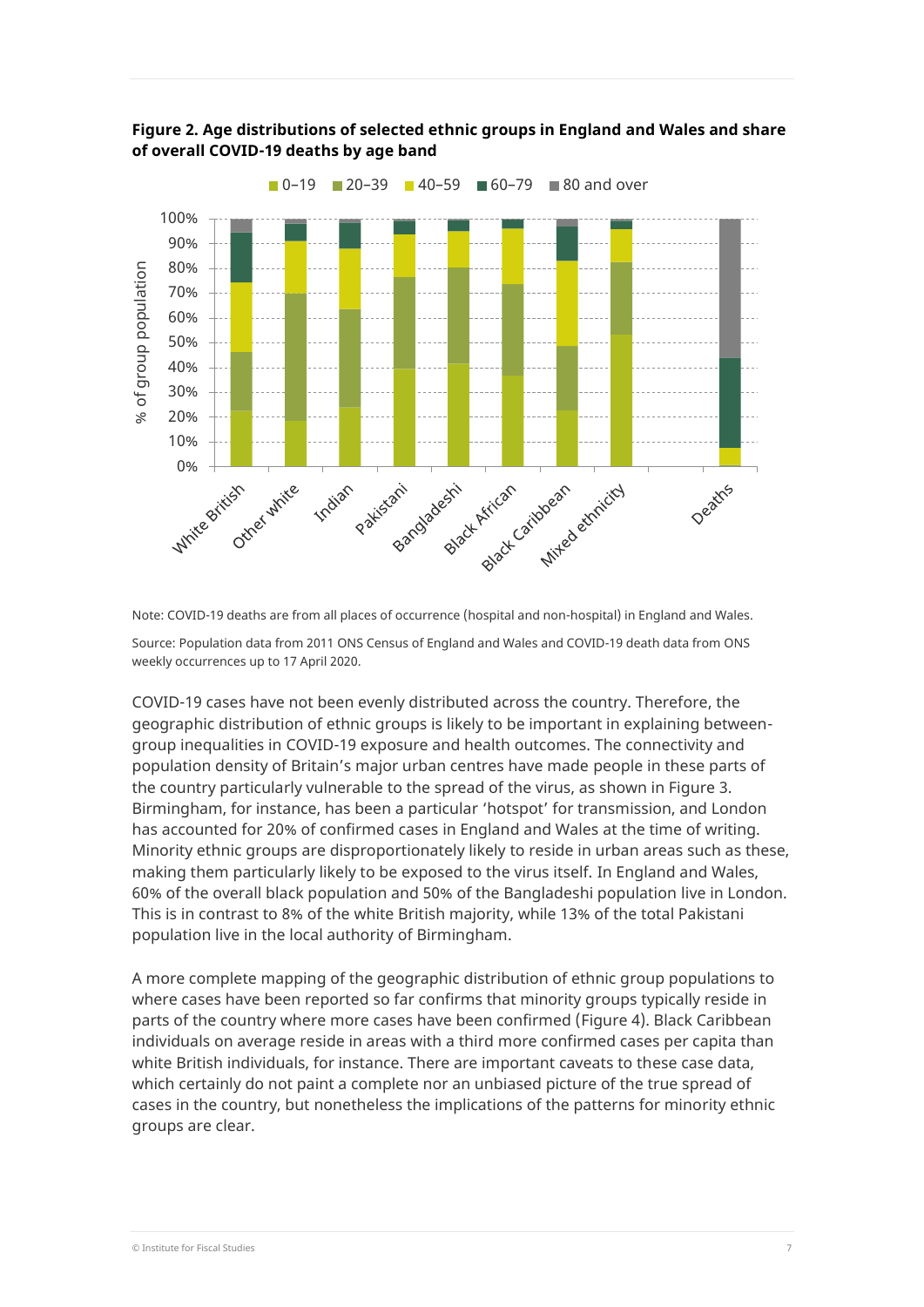

**Figure 3. Confirmed COVID-19 cases per 100,000 population in England and Wales up to 27 April 2020 (London boroughs inset)**

Note: Includes only confirmed cases of COVID-19 in hospitals where the residence of the infected patient has been identified.

Source: Authors' calculations based on ONS 2018 mid-year population estimates and lab-confirmed COVID-19 case data from Public Health England and Public Health Wales up to 27 April 2020.





Note: Predicted number of lab-confirmed COVID-19 cases per 100,000 of group population based on geographic distribution of populations and confirmed cases at upper-tier local authority level.

Source: Authors' calculation based on ONS 2011 Census of England and Wales and lab-confirmed COVID-19 case data from Public Health England and Public Health Wales up to 27 April 2020.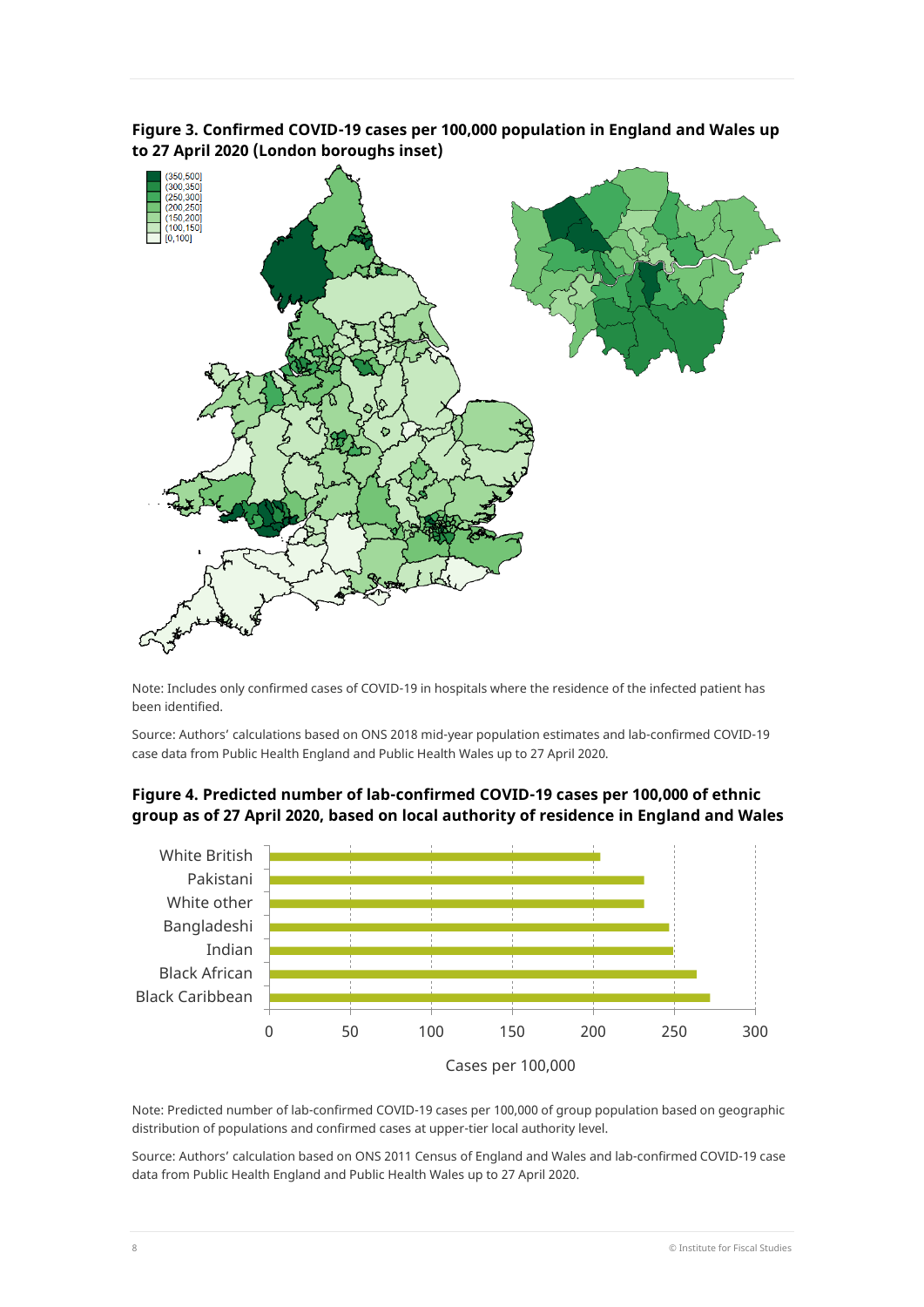Two important factors – age and geography – appear, then, to push in opposite directions in terms of the vulnerability of most minority ethnic groups to infection from COVID-19. Figure 5 provides a quantification of how the age, sex and geography of ethnic groups might be expected to affect their relative mortality risk from COVID-19 deaths. Using the breakdown of age, sex and region of residence of fatalities from the Office for National Statistics (ONS), it is possible to predict the number of deaths by ethnic group if these factors were the only relevant determinants. While the ethnicity of fatalities is not available in the ONS data, which include deaths outside of hospitals, comparisons of these projections with actual hospital deaths by ethnicity can provide an indication as to which ethnic groups are suffering the most excess fatalities – the extent to which the number of recorded fatalities looks disproportionate for each group given their population size, age and sex distribution, and location. Because of aggregate differences arising from both coverage and reporting processes and periods, actual and predicted deaths are normalised against the white British group within each data set to facilitate comparisons.



### **Figure 5. Predicted COVID-19 fatalities based on geography and demographics and actual hospital deaths, relative to white British, by ethnic group**

Note: Predictions based on demographics and geography are for COVID-19 fatalities in England and Wales in all places of occurrence (hospital and non-hospital deaths).

Source: Authors' calculations using COVID-19 hospital death statistics from Public Health England as of 21 April 2020, COVID-19 death data from ONS weekly occurrences up to 17 April 2020, and 2011 ONS Census of England and Wales.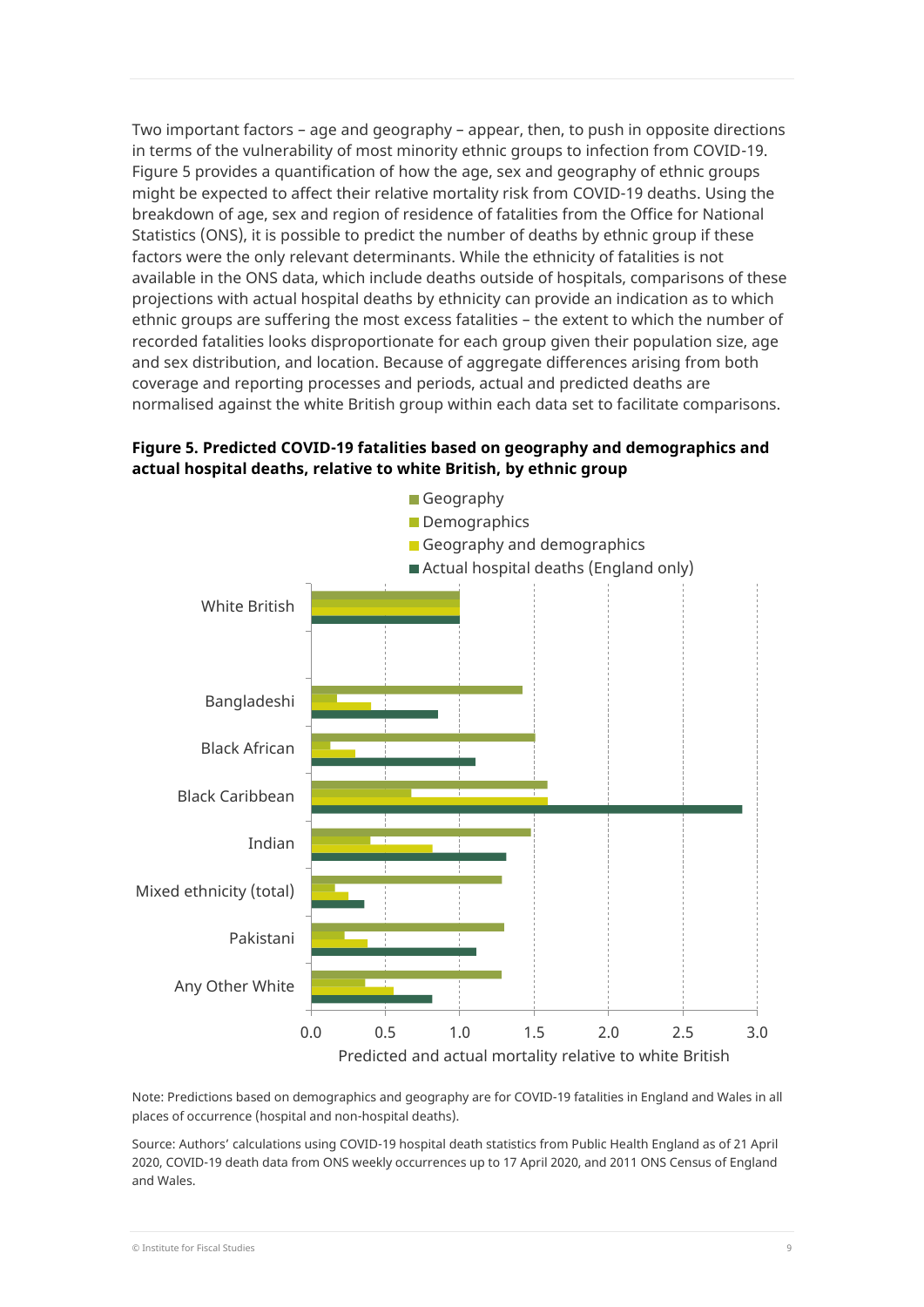If only location of residence mattered, the white British majority would be expected to have the lowest number of deaths per capita and black ethnic groups the highest. Conversely, if demographics were the only factor, white British individuals would be expected to have the highest mortality, due to the older age profile of that group. Combining both demographics and geography gives a varied picture across different groups. On the basis of these factors, one would expect a higher number of fatalities, compared with the white British majority, for black Caribbeans, but lower rates for all other minority ethnic groups.

In reality, the available information on hospital deaths by ethnic group suggests higher per-capita mortalities for all ethnic minorities in Figure 5 than can be explained by demographics and geography alone, as can be seen by comparing the yellow and dark green bars for each group. The ratio of these two provides an estimate of excess mortality beyond what can be explained by demographics and geography if hospital death rates are representative of overall COVID-19 fatalities. This ratio varies substantially across ethnic groups, from 3.7 for black Africans, to 2.9 for Pakistanis and 1.8 for black Caribbeans. For the white Irish group (not shown on Figure 5) the ratio is 0.5, suggesting disproportionately few fatalities in that population given their age profile and where they live.

However, it is likely that non-hospital deaths, for which a breakdown by ethnicity is not currently available, will have implications for overall inequalities in mortality. Such fatalities have accounted for an increasing proportion of total deaths in recent weeks, with the majority of non-hospital deaths occurring in care homes and at home (Figure 6). In total so far, care home and hospice deaths account for 17% of registered COVID-19 deaths, while deaths at home account for 5%.



#### **Figure 6. Share of total registered COVID-19 deaths occurring outside of hospitals in England and Wales, by week**

Note: 'Other non-hospital' includes all other places where deaths may occur, including hospices, prisons, hotels and other people's homes.

Source: COVID-19 death data from ONS weekly occurrences up to 17 April 2020.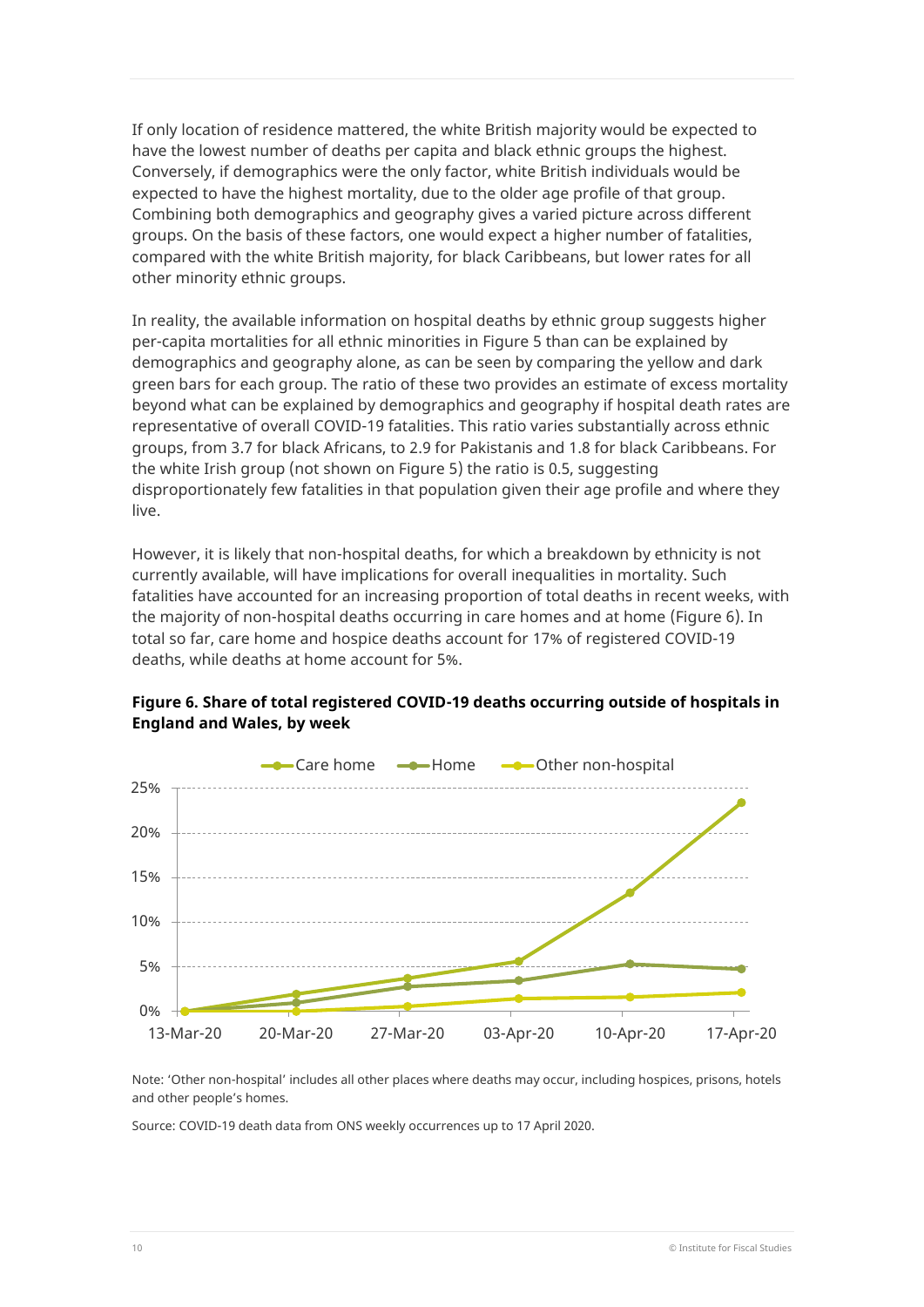In 2011, 94% of the care home population were white British, and 97% were in a white ethnic group overall. Thus, it is likely that compared with deaths occurring in hospitals, disproportionately more care home deaths will come from white ethnic groups. However, as shown in Figure 7, such deaths are currently not able to account for the disproportionalities in hospital deaths (given geography, age and sex) between minority ethnic groups compared with the white British majority. The graph shows the same predicted (based on geography and demographics) and actual hospital mortality results as in Figure 5, alongside an additional bar showing how registered COVID-19 deaths in care homes would affect the latter numbers if these deaths are occurring in proportion to the ethnic make-up of care homes. While estimated excess fatalities are reduced, the gap remains large for most ethnic minority groups. The ratio of actual to expected mortalities is reduced to 3.5 for black Africans, 2.7 for Pakistanis and 1.7 for black Caribbeans, for instance.



#### **Figure 7. Accounting for care home deaths in relative mortality of ethnic groups**

Note: Adjustment assumes that all care home deaths in each ethnic group are proportionate to ethnic group populations in care homes in England and Wales, and that hospital deaths per capita in each group are the same in Wales as in England.

Source: Authors' calculations using COVID-19 hospital death statistics from Public Health England as of 21 April 2020, COVID-19 death data from ONS weekly occurrences up to 17 April 2020, and 2011 ONS Census of England and Wales.

Understanding how deaths at home may vary across ethnic groups is challenging with the data that are currently available. However, the geographic distribution of these deaths suggests they are disproportionately happening in areas with large populations of ethnic minorities (Figure 8). This may suggest that deaths at home will go in the other direction to deaths in care homes in terms of their effect on overall ethnic inequalities in COVID-19 deaths. It is hard to draw strong conclusions on the basis of this evidence though: it may be the case that a white British person is more likely than an ethnic minority person to die at home rather than in a hospital in a given area.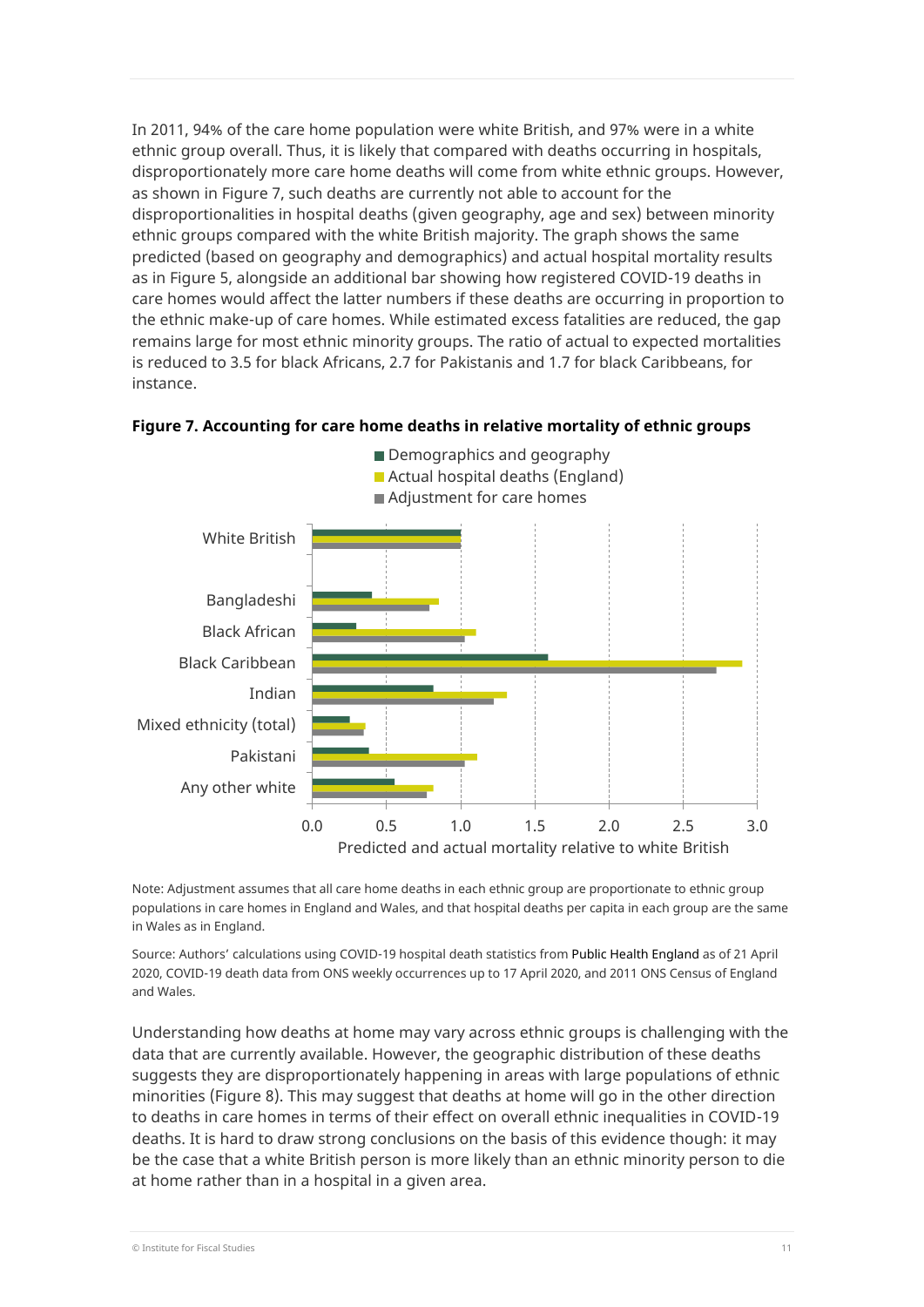

**Figure 8. Predicted deaths at home per 100,000 individuals according to local authority of residence in England and Wales, by ethnic group** 

Note: Shows the number of deaths at home overall in the local authority of residence of a member of each of the ethnic groups on average – the ethnicity of those who have died at home is not currently available.

Source: Authors' calculations using ONS weekly occurrences up to 17 April 2020 and 2011 ONS Census of England and Wales.

It is crucial to note that the ONS data suggest that, based on trends observed in previous years, there have also been a large number of 'excess deaths' in recent weeks that have not been officially attributed to COVID-19 but are likely to be the direct or indirect result of the virus. Such excess deaths are likely to equate to around 40% of the official total reported so far, and an increasing proportion are taking place in care homes. We do not have much detailed information about these deaths at this time – who is dying, and why and where exactly. They are likely to have additional consequences for ethnic inequalities that will become clearer over time.

# **Occupational risks**

While geography and demographics clearly have a role to play, and can reconcile some differences across ethnic groups, fatalities from COVID-19 among many minority ethnic groups are much higher than would be expected given their age, sex and location. There are, of course, a range of other factors that could be at play. The risk of transmission may vary for different individuals and groups within the same community, and the nature of people's jobs is likely to be an important factor for their risk of infection. While many workers have been furloughed, have lost their jobs or are working from home, 'key workers' face continuing risks from contact with contagious individuals. Among those of working age, those working in health and social care may be at the greatest risk of infection.

Figure 9 show the shares of working-age populations across seven selected ethnic groups who are key workers, and the shares who are health and social care workers specifically. Some – but not all – minority ethnic groups may well face greater infection risks because of the types of work that they do. Pakistanis, black Africans and black Caribbeans are over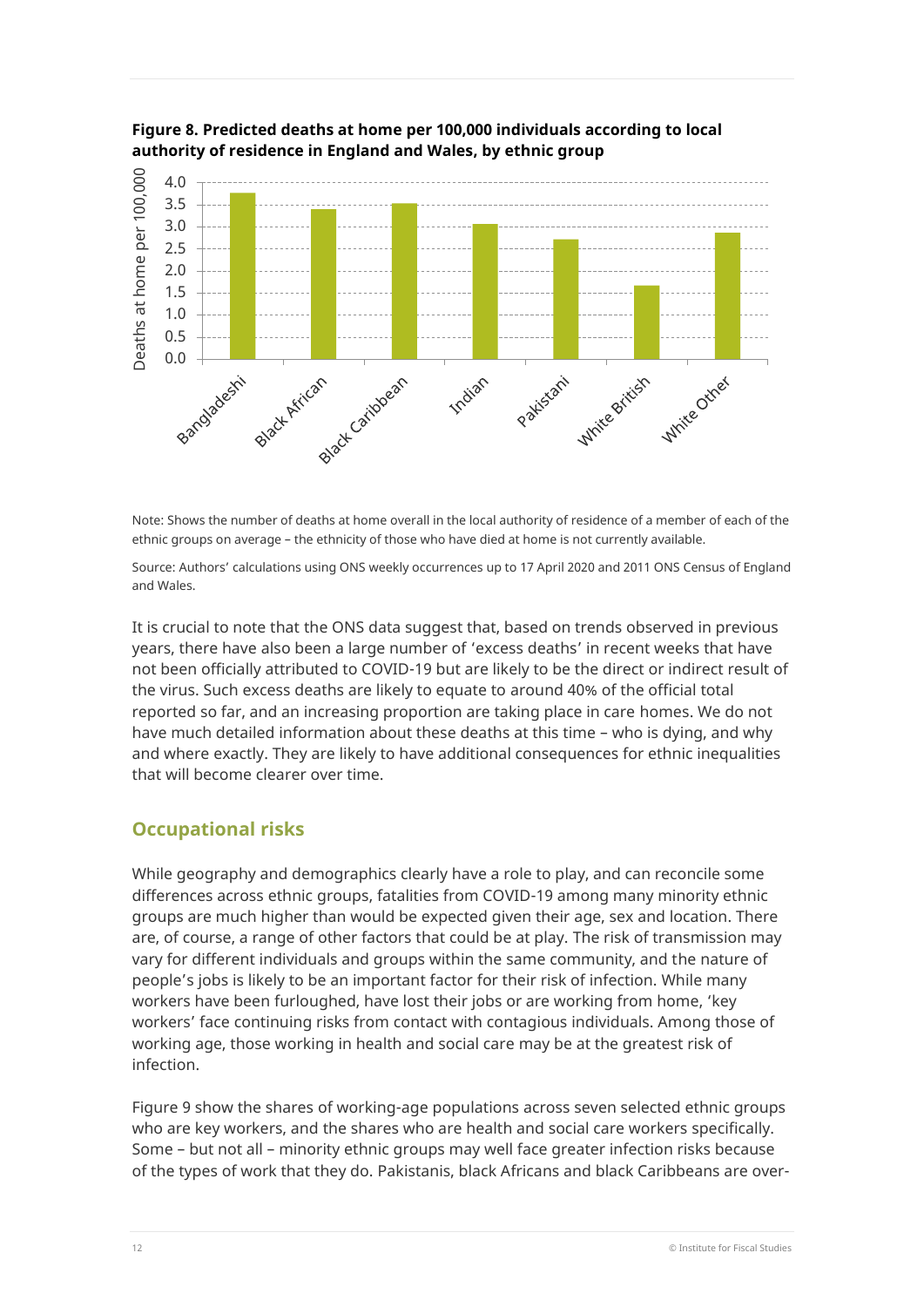represented among key workers overall. This is particularly striking for the black African ethnic group, where almost a third of the working-age population are employed in keyworker roles and one in five in health and social care jobs specifically. This translates to a working-age black African being 50% more likely to be a key worker than a white British working-age person, and nearly three times as likely to be a health and social care worker.

For some groups who are highly concentrated in particular healthcare occupations, it is possible to look in even more detail. For example, those of Indian ethnicity make up only 3.2% of the working-age population, but over 14% of doctors. While 37% of the UK's doctors are foreign-born (despite the fact that only 18% of the working-age population are foreign-born), nearly one in ten are from India. Black Africans, meanwhile, make up a smaller share (2.2%) of the working-age population but account for 7% of nurses. Nurses accounted for the largest share of deaths among NHS staff in a recent analysis<sup>1</sup> and a majority of them were from ethnic minority groups.



**Figure 9. Share of key workers among those of working age in each of seven ethnic groups**

Note: Key workers are identified based on government guidance from 19 March using four-digit SOC codes to identify key worker jobs in health and social care, education, public services, food, public order and transport. For further details, se[e https://www.ifs.org.uk/publications/14763.](https://www.ifs.org.uk/publications/14763) Shares represent the proportion of the workingage population (aged 16–64) (excluding students) of each group that are in the identified occupations.

Source: Quarterly Labour Force Survey, quarter 1 2016 to quarter 4 2019.

Given the mounting evidence that men are particularly vulnerable to the virus, whether there are further differences when broken down by gender is also important to understand. Figure 10 reveals substantial differences between men and women in the prevalence of key workers. For all ethnic groups, women are much more likely to work in a key occupation, and particularly in healthcare roles. In terms of differential vulnerability to infection between ethnic groups, it is notable that compared with the white British group, in many cases minority ethnic men are relatively more likely to work in key occupations

[https://www.hsj.co.uk/exclusive-deaths-of-nhs-staff-from-covid-19-analysed/7027471.article.](https://www.hsj.co.uk/exclusive-deaths-of-nhs-staff-from-covid-19-analysed/7027471.article)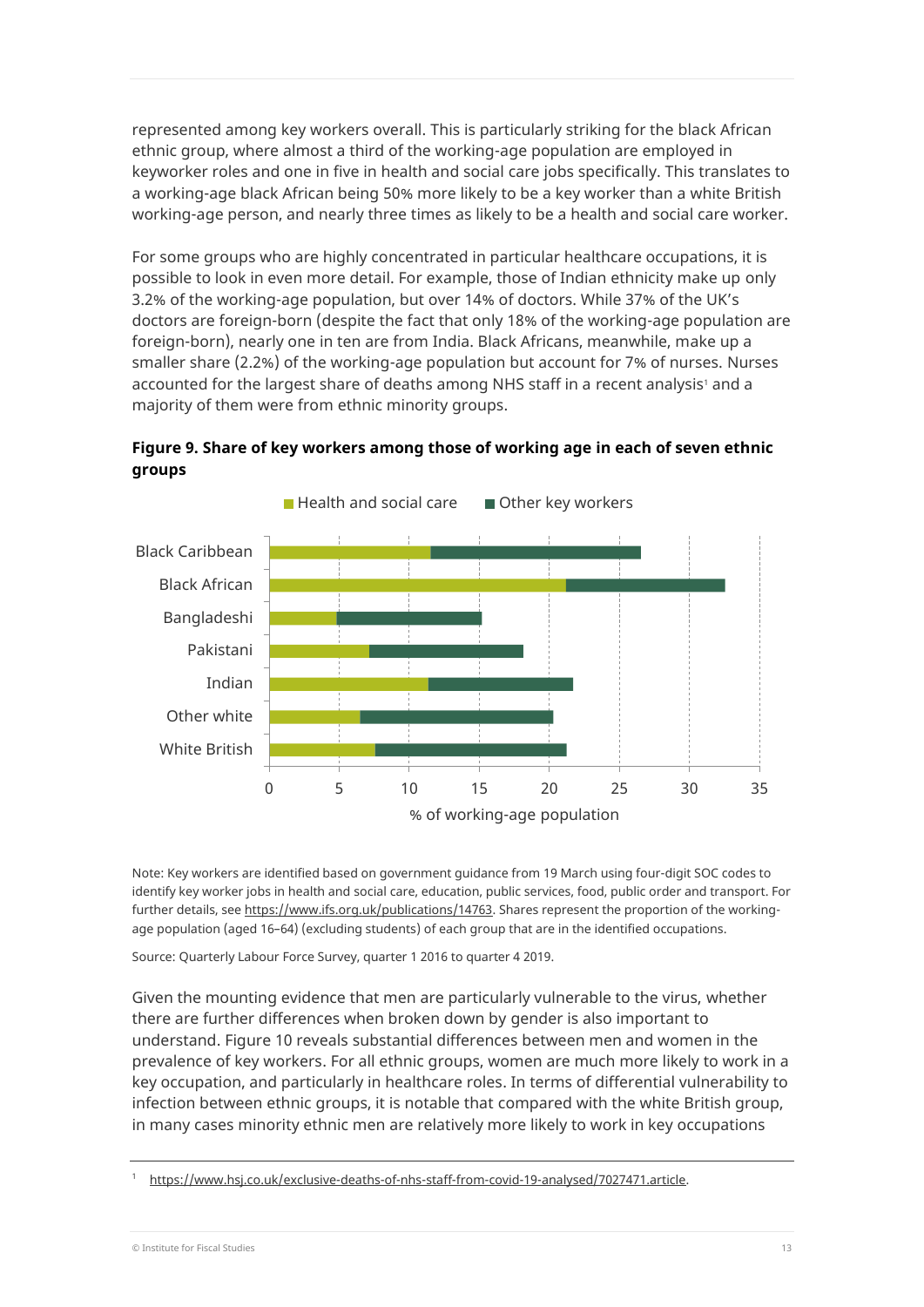than women. This is especially true for health and social care workers. For instance, Indian and black African men are 150% and 310% more likely to work in health or social care than white British men, respectively. In contrast, Indian women are 25% more likely and black African women 130% more likely than white British women to work in these roles. This implies the sex-adjusted occupational risk is likely to be higher for these minority groups.



**Figure 10. Share of key workers in each of seven ethnic groups relative to white British, by sex**





**Other key worker roles**

Note: Key workers are identified based on government guidance from 19 March using four-digit SOC codes to identify key worker jobs in health and social care, education, public services, food, public order and transport. For further details, se[e https://www.ifs.org.uk/publications/14763.](https://www.ifs.org.uk/publications/14763) Shares represent the proportion of the workingage population (aged 16–64) (excluding students) of each group that are in the identified occupations.

Source: Quarterly Labour Force Survey, quarter 1 2016 to quarter 4 2019.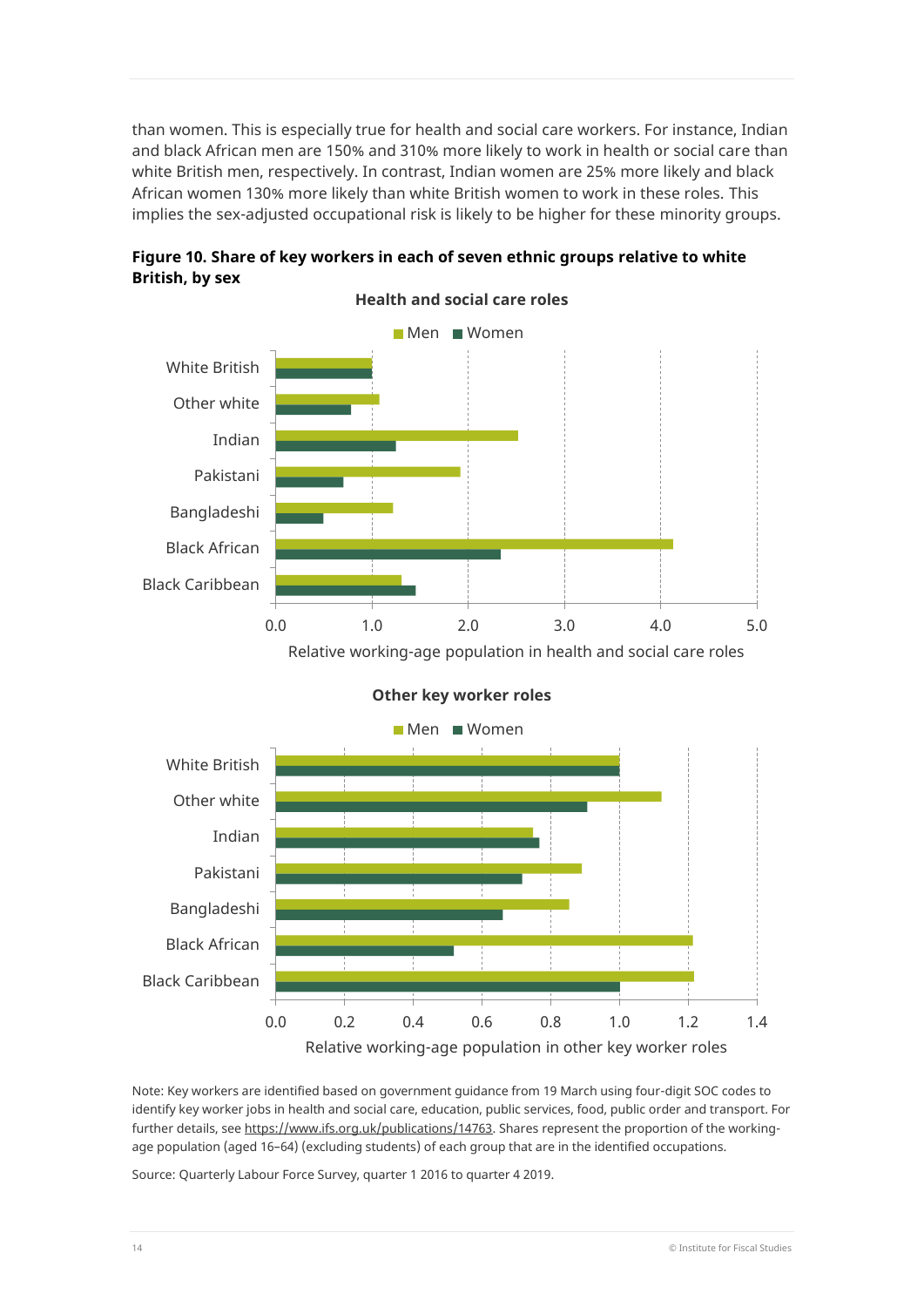### **Other relevant factors**

Apart from infection risk at work, some ethnic groups may be more at risk of community transmission due to different family and household structures. South Asian ethnic groups are much more likely to live in larger households, for instance, which all else equal will make transmission more likely. Taking London as an example, just under a third of households are a single person, but among households where the household head is Bangladeshi, Indian and Pakistani, the figures are 11%, 17% and 13%, respectively.

Related to this, compared with white British households, minority ethnic groups also tend to be more likely to live in overcrowded accommodation – even after controlling for region of the country. Fewer than 2% of white British households in London have more residents than rooms; in contrast, this figure is just under 30% for Bangladeshi households, 18% for Pakistani households and 16% for black African households. Such conditions are likely to make self-isolation much more difficult and increase opportunities for within-household transmission for some ethnic groups. However, such overcrowding is not so prevalent for black Caribbeans, who nevertheless face the highest number of hospital deaths per capita thus far, while Bangladeshi death rates are much lower.

There are also notable inequalities in underlying health conditions and physical health that are likely to be relevant. Being overweight or obese has been identified as a potential risk factor, and 73% of England's adult black population are overweight or obese – 10 percentage points more than for the white British population and 15 percentage points more than for the Asian population overall.<sup>2</sup> Black and south Asian ethnic groups have been found to have much higher rates of diabetes than the population as a whole, and older Pakistani men have been found to have particularly high levels of cardiovascular disease. <sup>3</sup> Figure 11 shows the proportion of individuals from different ethnic groups in each age band who report having a long-term, 'at-risk' health problem. Particularly in older age brackets, Indian, Pakistani, Bangladeshi and black Caribbean individuals are much more likely than white British people to report one or more of these health problems which are likely to increase their mortality risk from COVID-19. It may well be that underlying health conditions such as these can explain part of the disproportionality in hospital death figures across ethnic groups so far.

In sum, there is clear evidence for disproportionality in COVID-19 mortalities thus far for a number of ethnic groups after accounting for their age profiles and places of residence. While it is difficult to say definitively with the data that are currently available, the clustering of some minority groups in key worker occupations – and in health and social care key worker roles in particular – alongside greater susceptibility to relevant long-term conditions, are likely to be contributing factors to the observed inequalities.

The consequences of COVID-19 on health will also find expression in the longer term through economic impacts. The next section considers which groups are more or less likely to have suffered from the recent lockdown.

<sup>2</sup> [https://www.ethnicity-facts-figures.service.gov.uk/health/diet-and-exercise/overweight-adults/latest.](https://www.ethnicity-facts-figures.service.gov.uk/health/diet-and-exercise/overweight-adults/latest)

<sup>3</sup> [https://files.digital.nhs.uk/publicationimport/pub01xxx/pub01209/heal-surv-hea-eth-min-hea-tab-eng-2004](https://files.digital.nhs.uk/publicationimport/pub01xxx/pub01209/heal-surv-hea-eth-min-hea-tab-eng-2004-rep.pdf) [rep.pdf.](https://files.digital.nhs.uk/publicationimport/pub01xxx/pub01209/heal-surv-hea-eth-min-hea-tab-eng-2004-rep.pdf)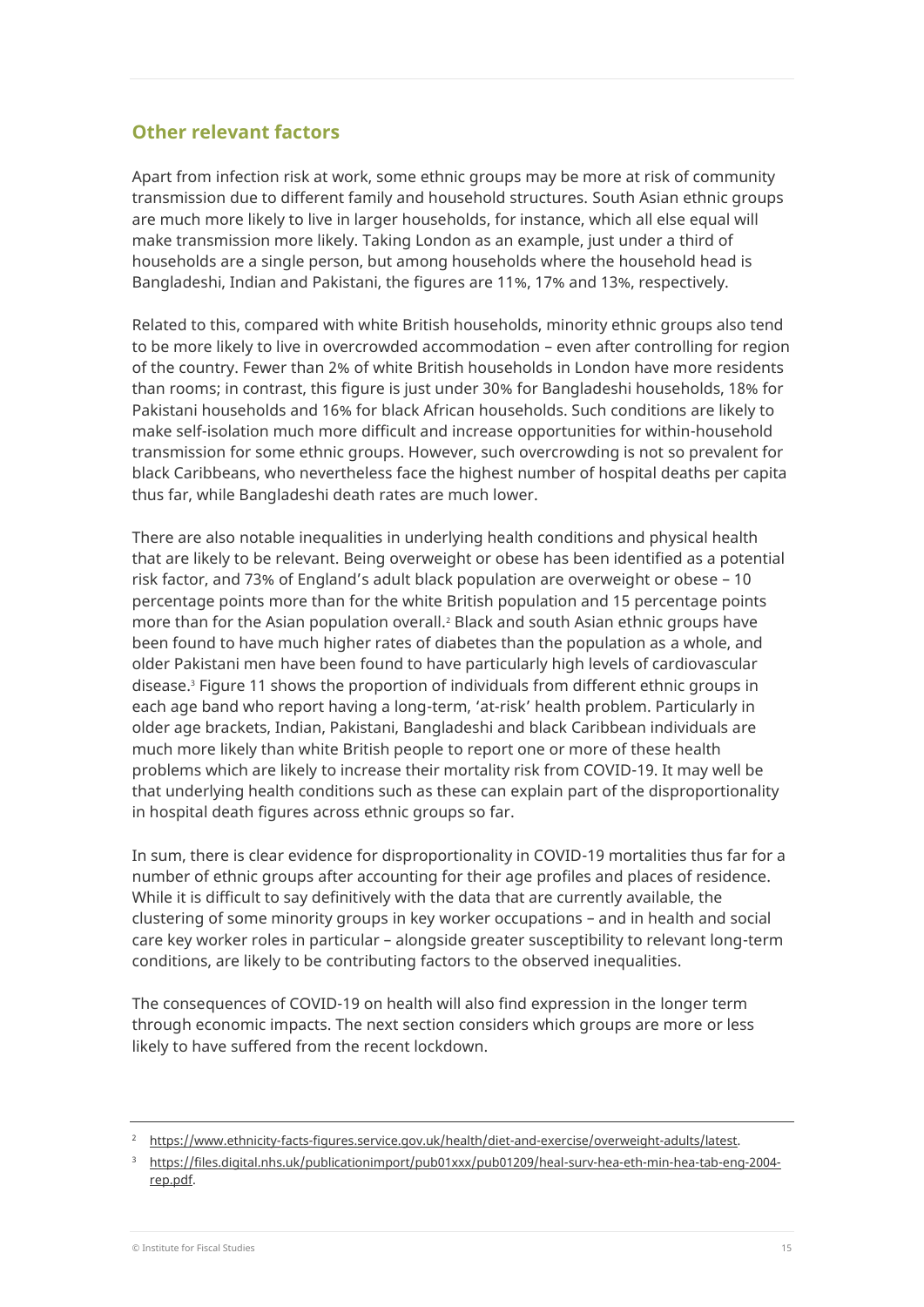



Note: Self-reported long-term health problems, where 'at-risk' includes one or more of chest and breathing problems, heart, blood pressure or circulation problems, and diabetes.

Source: Quarterly Labour Force Survey, quarter 1 2016 to quarter 4 2019.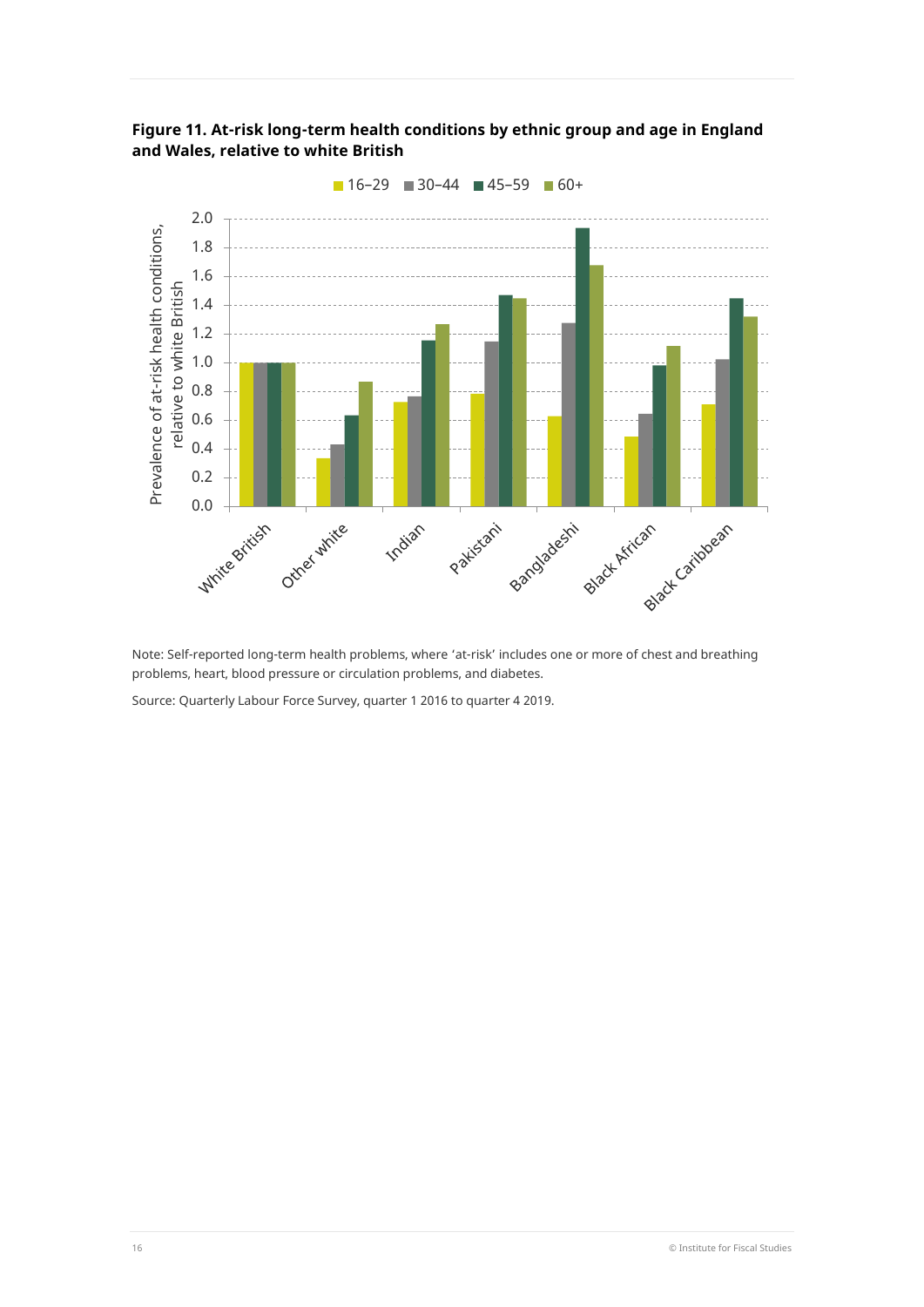# **2. Economic vulnerability**

In order to confront the public health crisis, the government has implemented unprecedented social distancing measures. This has created a unique type of economic crisis, the effects of which are likely to be experienced unequally as different sectors and household types are more or less exposed to the effects of the restrictions put in place. In this section, we consider how the economic characteristics of the main ethnic groups in England and Wales may result in different risks from the short-run effects of the current crisis. We focus on those of working age given they are potentially most at risk from the economic crisis. This age group covers larger shares of some groups than others given differing age profiles (see Figure 2). In the medium and long term, additional unequal impacts are likely to arise through disruption to education, occupational and geographical mobility, and from policy responses to the crisis. These are crucial to understand but are beyond the scope of this report.

# **Family characteristics**

As well as substantial differences in age profiles, the main ethnic groups also have very different characteristics in terms of household structure and labour market participation, both of which are important for understanding how changes in individual employment and earnings may affect overall between-group inequalities. Fewer Pakistani and Bangladeshi individuals are in paid work than in other groups, largely owing to lower labour market participation amongst women. This might suggest that on aggregate these groups are less exposed to changes in economic circumstances resulting from the crisis but, alongside black Africans and black Caribbeans, they are especially likely to reside in families where only one person is in paid work (Table 1), implying greater household-level exposure.

| Group                  | In paid work<br>$(\% )$ | Number in paid work in family (%) |      |      |  |
|------------------------|-------------------------|-----------------------------------|------|------|--|
|                        |                         | $\mathbf{0}$                      |      | $2+$ |  |
| White British          | 79.7                    | 11.6                              | 30.0 | 58.4 |  |
| Other white            | 85.1                    | 5.2                               | 39.7 | 55.1 |  |
| Indian                 | 80.1                    | 6.1                               | 35.3 | 58.6 |  |
| Pakistani              | 61.9                    | 12.9                              | 47.8 | 39.3 |  |
| Bangladeshi            | 60.3                    | 12.4                              | 49.3 | 38.3 |  |
| <b>Black African</b>   | 79.7                    | 14.3                              | 45.2 | 40.5 |  |
| <b>Black Caribbean</b> | 85.1                    | 16.5                              | 42.5 | 41.0 |  |

**Table 1. Economic activity of working-age populations by ethnic group**

Note: 'In paid work' is the sum of the employed and self-employed. Estimates among those of working age (aged 16–64) excluding students.

Source: Quarterly Labour Force Survey, quarter 1 2016 to quarter 4 2019.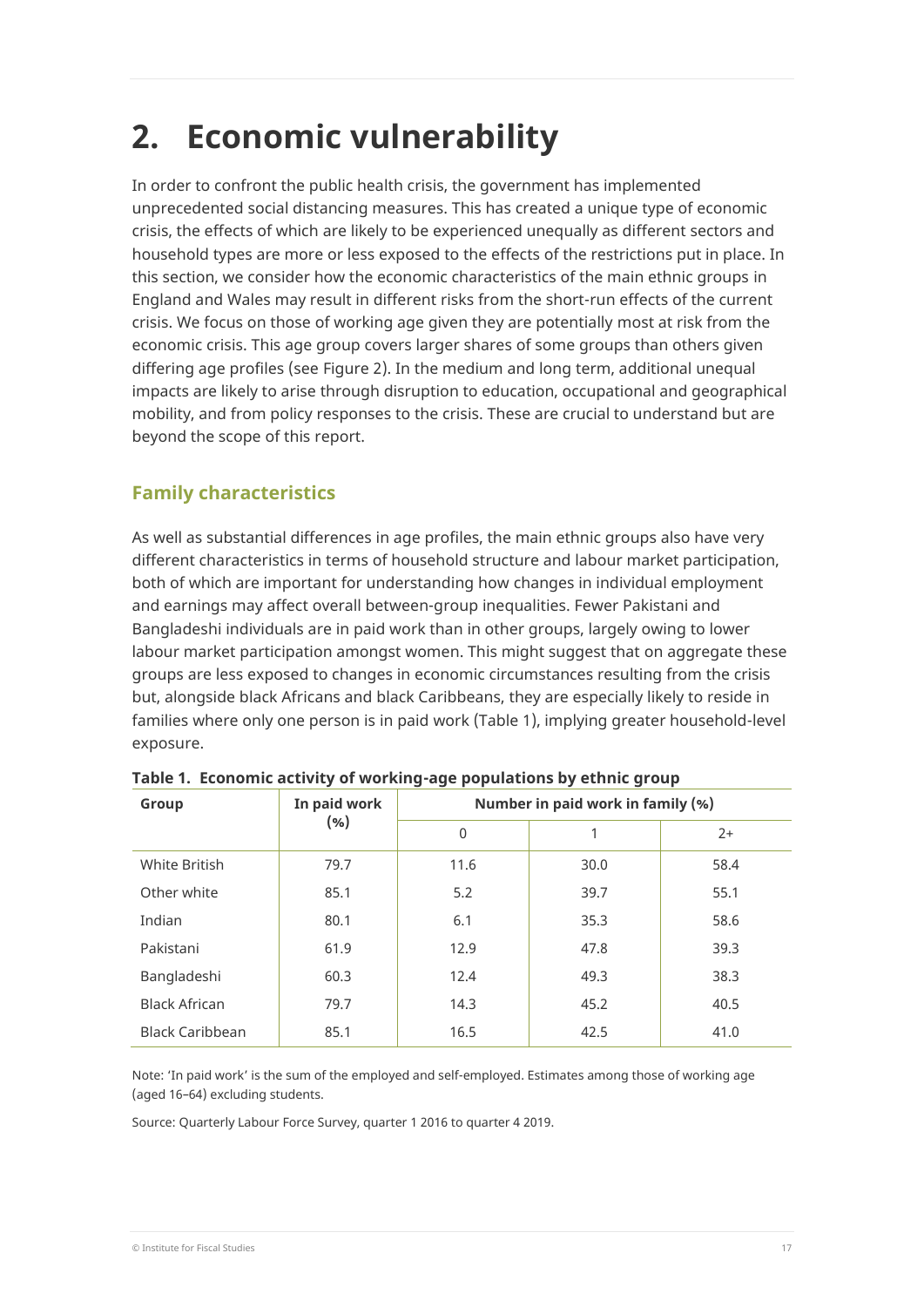Table 2 shows that Bangladeshis and Pakistanis are also more likely to have dependent children, implying that income shocks to the working-age population of these groups are more likely to have consequences for children. The share of black Africans and black Caribbeans who are lone parents with dependent children is particularly high, and such groups may well be especially vulnerable to any loss of income, due to absence of a within-household buffer. In the context of disruption to schools and childcare facilities, even without loss of work, lone-parent families may struggle to balance work and care. By contrast, couple families with dependent children with just one worker may be better placed to manage family arrangements and maintain employment.

| Group                     | Single-person<br>family: no<br>dependent<br>children (%) | Couple: no<br>dependent<br>children (%) | Lone parent:<br>with<br>dependent<br>children (%) | Couple: with<br>dependent<br>children (%) | Average<br>number of<br>children<br>under 16 |
|---------------------------|----------------------------------------------------------|-----------------------------------------|---------------------------------------------------|-------------------------------------------|----------------------------------------------|
| White British             | 18.1                                                     | 40.6                                    | 10.0                                              | 31.4                                      | 0.6                                          |
| Other white               | 16.8                                                     | 32.3                                    | 8.0                                               | 42.9                                      | 0.7                                          |
| Indian                    | 12.8                                                     | 32.9                                    | 4.7                                               | 49.7                                      | 0.8                                          |
| Pakistani                 | 10.1                                                     | 21.4                                    | 11.4                                              | 57.1                                      | 1.3                                          |
| Bangladeshi               | 8.8                                                      | 16.5                                    | 6.8                                               | 67.9                                      | 1.4                                          |
| <b>Black African</b>      | 20.6                                                     | 14.4                                    | 30.4                                              | 34.5                                      | 1.2                                          |
| <b>Black</b><br>Caribbean | 36.9                                                     | 17.5                                    | 28.2                                              | 17.4                                      | 0.6                                          |

**Table 2. Family structure by ethnic group**

Note: Those of working age (aged 16–64) excluding students. First column is the sum of single-person families with no children and lone parents with no dependent children; second column is the sum of couples with no children and couples with no dependent children.

Source: Quarterly Labour Force Survey, quarter 1 2016 to quarter 4 2019.

# **Employment in shut-down sectors**

Section 1 showed clear differences between ethnic groups in their likelihood of being employed in key worker roles – positions of heightened importance during this period. At the other end of the spectrum, the government-imposed lockdown has brought the majority of economic activity to a halt in sectors such as hospitality, leisure and transport. Joyce and Xu<sup>4</sup> find that this lockdown directly affects 15% of employees but that this proportion varies significantly by age group, by sex and across the earnings distribution.

While differences in family structures imply that the effects of the crisis would vary across groups even if members of each ethnic group were equally likely to work in shut-down sectors, the chances of working in a directly affected industry are not evenly distributed across ethnic groups. Figure 12 shows substantial differences in the share of each ethnic group working in shut-down sectors. The number of individuals working in these sectors is displayed as a percentage of the whole working-age population of the group, rather than as the share of those economically active or employed, in order to measure the effect

[https://www.ifs.org.uk/publications/14791.](https://www.ifs.org.uk/publications/14791)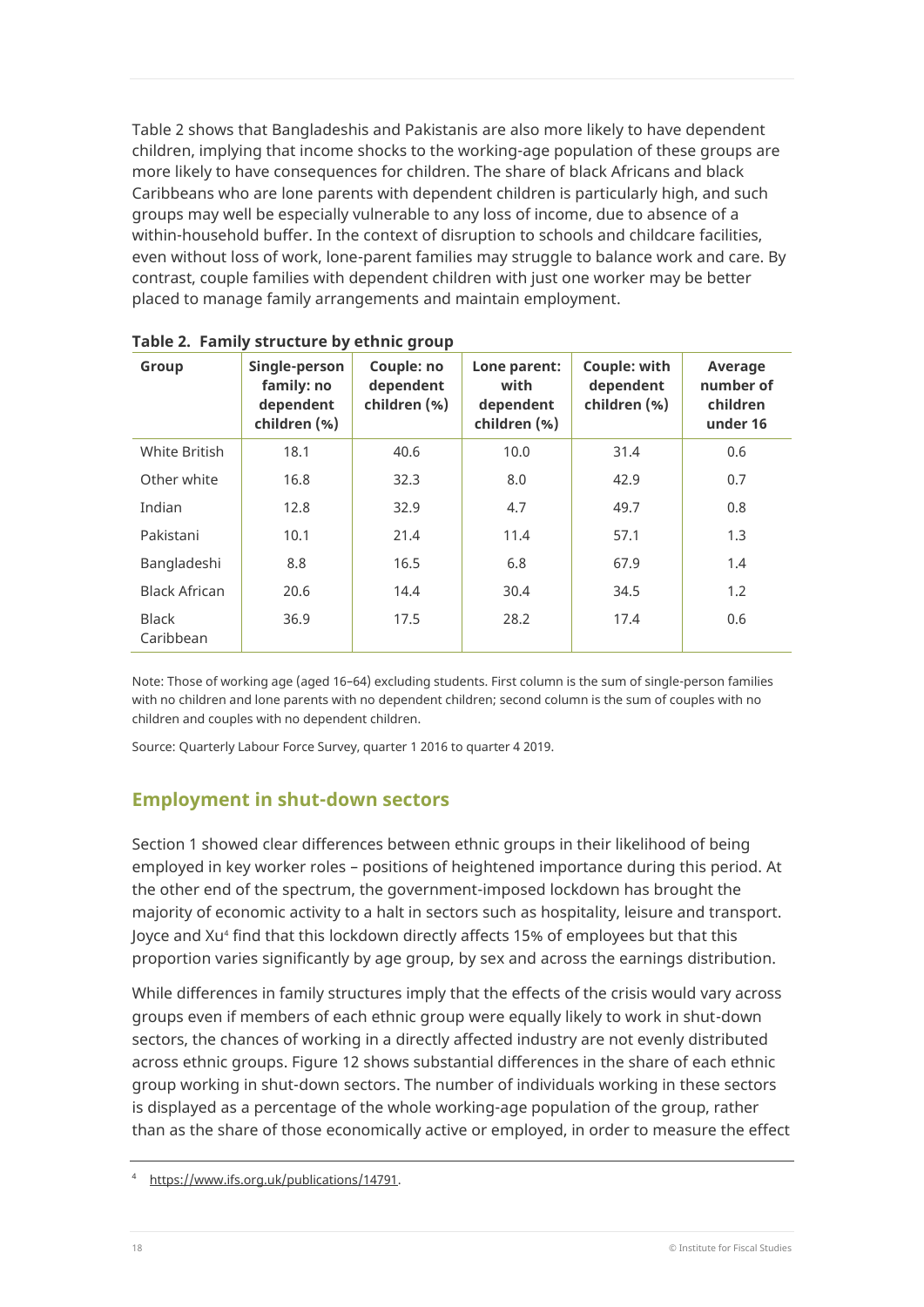on the group as a whole and to ensure estimates are not affected by the substantial differences in labour market participation – particularly among women.

While in the population as a whole women are more likely to work in sectors affected by the lockdown, this is driven by the white ethnic groups. In contrast, across many minority ethnic groups, men are actually more likely to work in shut-down sectors than women. This is particularly striking for the Bangladeshi and Pakistani groups, with men from the former four times as likely to work in shut-down sectors as white British men, due in large part to their concentration in the restaurant sector, and the latter nearly three times as likely, due in part to their concentration in taxi driving. Working-age women from these two minority groups are no more likely to work in shut-down sectors than white British women. Black African and black Caribbean men are both 50% more likely than white British men to be in shut-down sectors.





Note: Shares represent the proportion of the working-age population (aged 16–64) (excluding students) of each group in the identified industries.

Source: Quarterly Labour Force Survey, quarter 1 2016 to quarter 4 2019.

Many minority groups have younger age profiles than the white British group (see Figure 2), and younger workers are also more likely to work in shut-down sectors. Thus, Figure 13 shows the share of each ethnic group that work in a shut-down sector by age band. Within each age band, the between-group differences are indeed reduced, with few differences among those aged under 30. However, the greater share of Pakistani and Bangladeshi groups exposed to the lockdown is not driven by their age profiles. They disproportionately work in directly affected industries in older age brackets, with the rates increasing with age in contrast to the population overall. It is particularly striking that over half of Bangladeshis aged between 45 and 59 are employed in shut-down sectors. This compares with just 12% of white British in the same age group.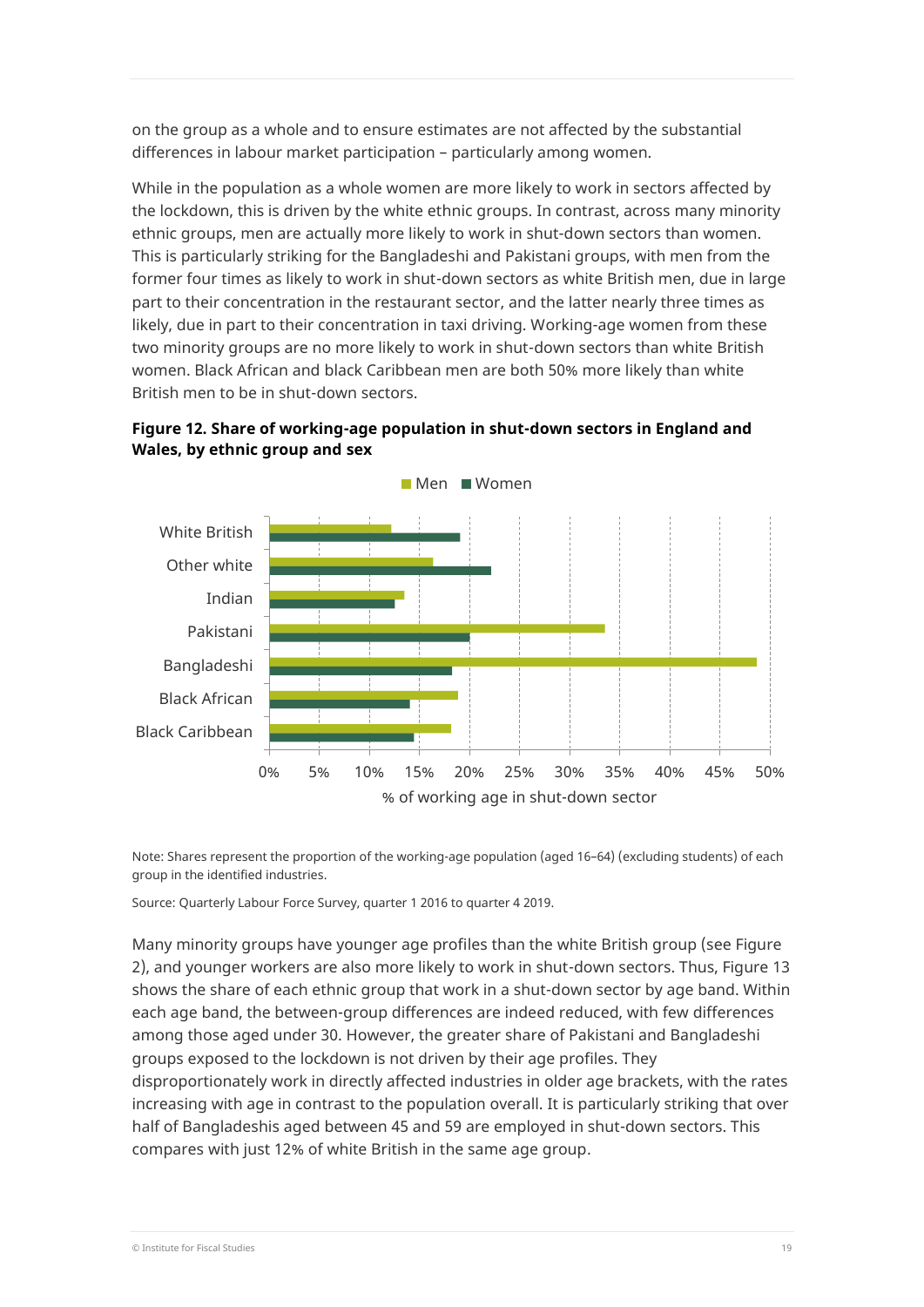



Note: Shares represent the proportion of the working-age population (aged 16–64) (excluding students) of each group in the identified industries.

Source: Quarterly Labour Force Survey, quarter 1 2016 to quarter 4 2019.

# **Family circumstances of workers in shut-down sectors**

Among those affected, the likelihood that they will be protected by the income of other household members varies. Joyce and Xu<sup>s</sup> find that, in general, household incomes provide a buffer for those facing income losses due to working in shut-down industries. However, Table 1 shows that, overall, Pakistanis, Bangladeshis, black Africans and black Caribbeans are less likely to be living in households with two or more earners. Additionally, the extent to which children are impacted by parents' loss of work will vary by the extent to which affected workers are parents. Figure 14 shows family type by ethnic group of those in shut-down industries. While affected workers from all minority groups except black Caribbeans are more likely to be living as couples with dependent children than the white British group, black Africans and black Caribbeans are more likely to be living in lone-parent families.

[https://www.ifs.org.uk/publications/14791.](https://www.ifs.org.uk/publications/14791)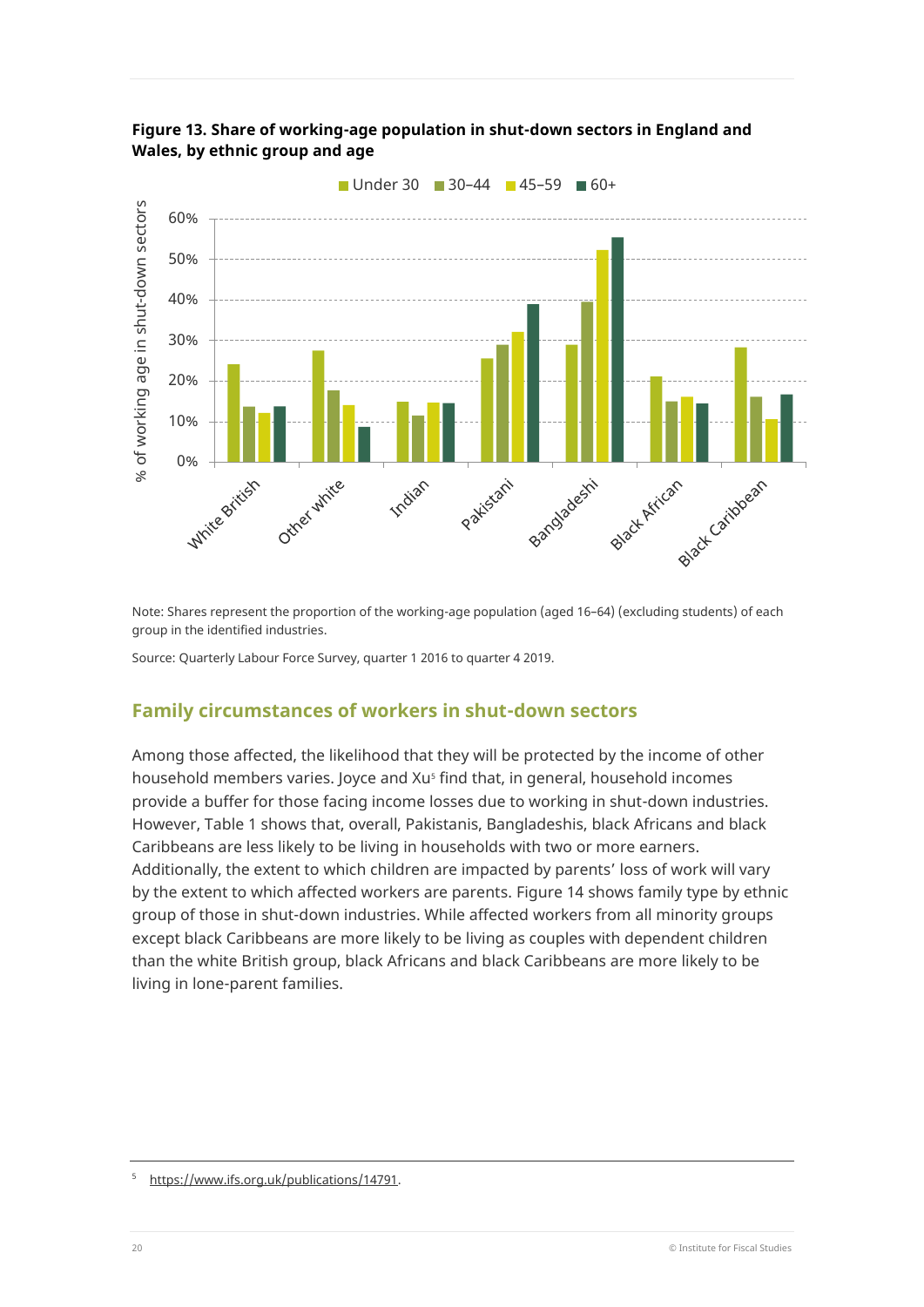### **Figure 14. Family status of those of working age employed in shut-down sectors in England and Wales, by ethnic group**



Note: Family types as per Table 2.

Source: Quarterly Labour Force Survey, quarter 1 2016 to quarter 4 2019.

Focusing just on those living in couples, Figure 15 shows the employment status of partners of those working in shut-down sectors. Among two-person households, there is substantial variation in the economic status of partners: while white British and 'other white' populations are likely to have an employed or self-employed partner, this is not the case for Pakistani and Bangladeshi workers.



**Figure 15. Employment status of partners of those of working age employed in shutdown sectors in England and Wales, by ethnic group of shut-down sector worker**

Note: Base is those of working age employed in shut-down industries and who are living in a couple. Ethnic group is that of the person working in the shut-down sector.

Source: Quarterly Labour Force Survey, quarter 1 2016 to quarter 4 2019.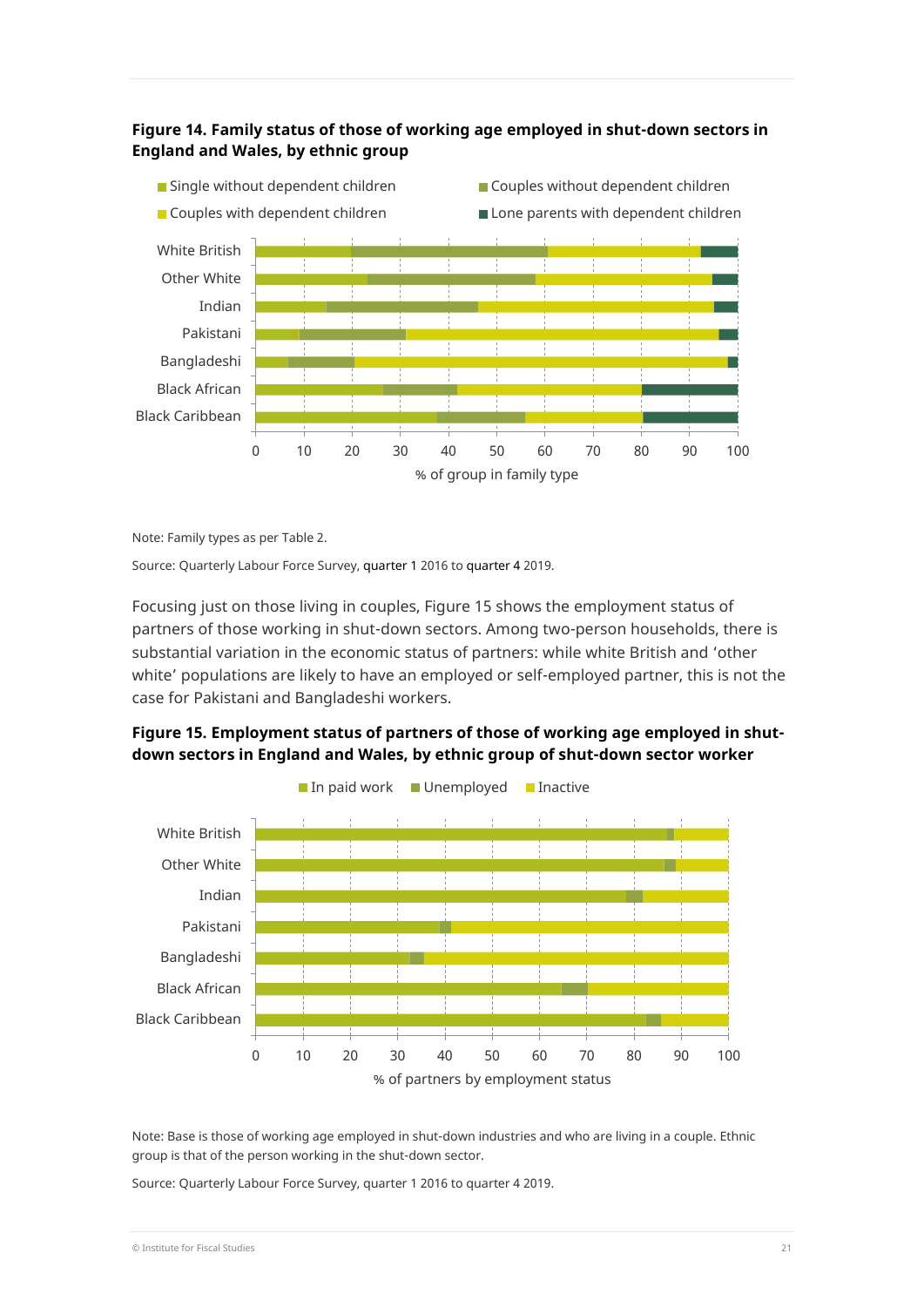This follows from the fact that Pakistanis and Bangladeshis in shut-down sectors are more likely to be men, and women from these groups are less likely to be in paid employment. The combination of varied occupational exposure to the shutdown at different life stages and for men and women, combined with different rates of women's employment across groups, means that, as Figure 16 shows, 29% of Bangladeshi men both work in a shutdown sector and have a partner who is not in paid work and therefore not able to buffer the economic costs. This is the case for only 1% of white British men.





Note: Sample is working-age (16- to 64-year-old) men in each ethnic group.

Source: Quarterly Labour Force Survey, quarter 1 2016 to quarter 4 2019.



**Figure 17. Relative earnings of employed partners of those of working age in shutdown sectors in England and Wales, by ethnic group of shut-down sector worker**

Note: Sample is those of working age (16–64) employed in shut-down industries, who are living in a couple and whose partner is in work. Relative earnings based on gross weekly earnings.

Source: Quarterly Labour Force Survey, quarter 1 2016 to quarter 4 2019, waves 1 and 5 only.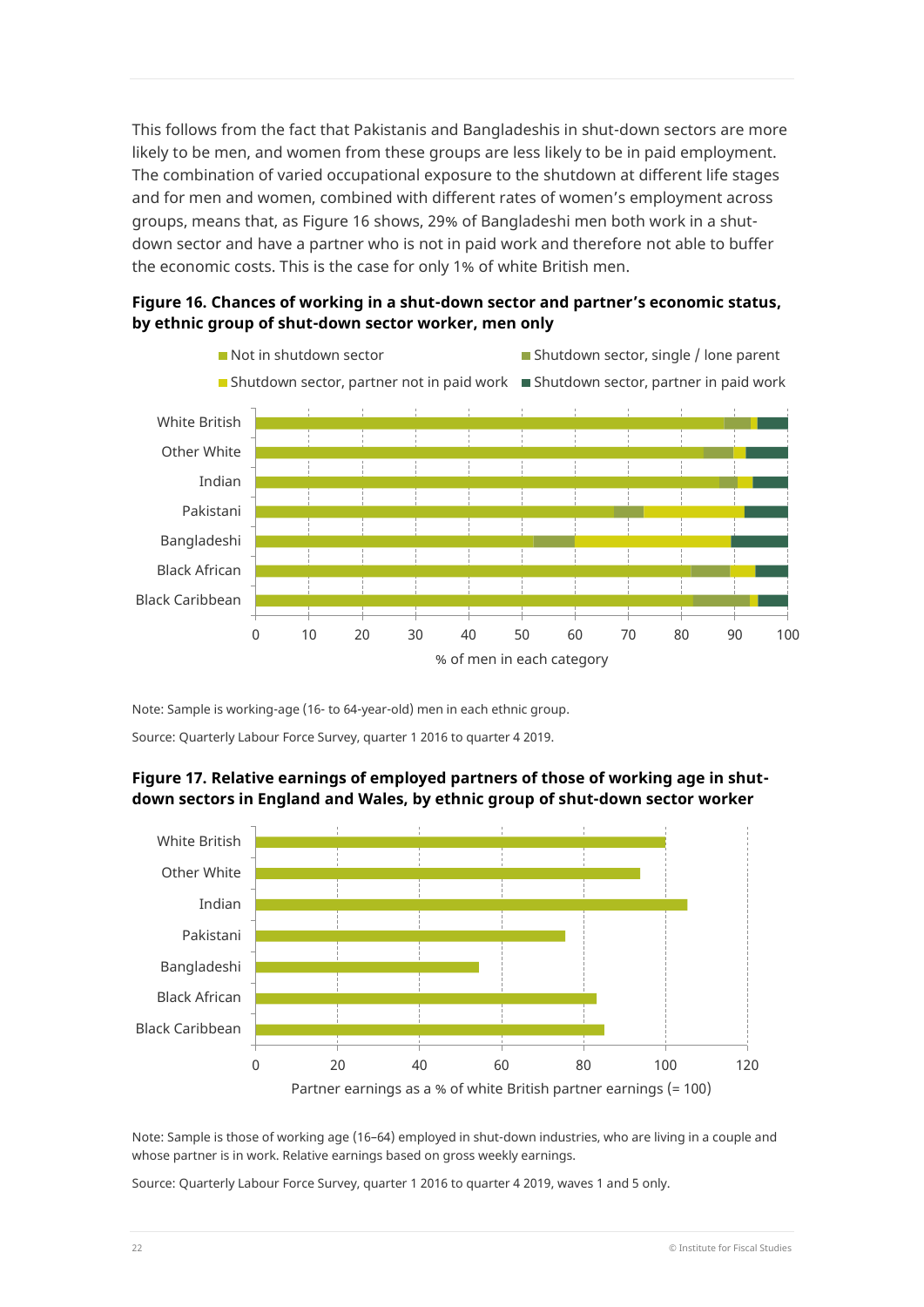Moreover, even for those with partners in paid work, there are substantial differences in average weekly earnings, as Figure 17 shows. Partner earnings for Pakistanis, Bangladeshis, black Africans and black Caribbeans in shut-down industries are all lower than those for the white British majority.

# **Self-employment and income risks**

The Coronavirus Job Retention Scheme (JRS) will provide income support for many employed in shut-down sectors and in other sectors, reducing the potential income loss in the short term at least. For self-employed individuals, the Self-Employment Income Support Scheme (SEISS) provides generous support on average, but applicants face a wait until June to receive funds and some of the self-employed will not be eligible or will receive amounts much less than their recent earnings. Among those of working age, as Figure 18 shows, Pakistani and Bangladeshi men are much more likely to be in self-employment than the overall population, meaning that these may be groups that are particularly hard hit at present. These are also among the groups that are less likely to have additional earners at home and among those more likely to have dependent children.





Note: Shares of those of working age (16–64) in each group excluding students.

Source: Quarterly Labour Force Survey, quarter 1 2016 to quarter 4 2019.

Figure 19 presents an overall quantification of the direct individual earnings exposure of each ethnic group to the lockdown, as well as the share of employment earnings that comes from key worker occupations for comparison. In aggregate, the Bangladeshi ethnic group appears to be most directly economically affected by the ongoing social distancing measures in place, with a quarter of employment earnings received in shut-down sectors in that group. The black African group provides an interesting contrast, where the extremely high share of workers in that ethnic group in key worker roles – and in health and social care in particular – renders the group less economically vulnerable than other minority ethnic groups, but potentially at the cost of greater occupational exposure to infection.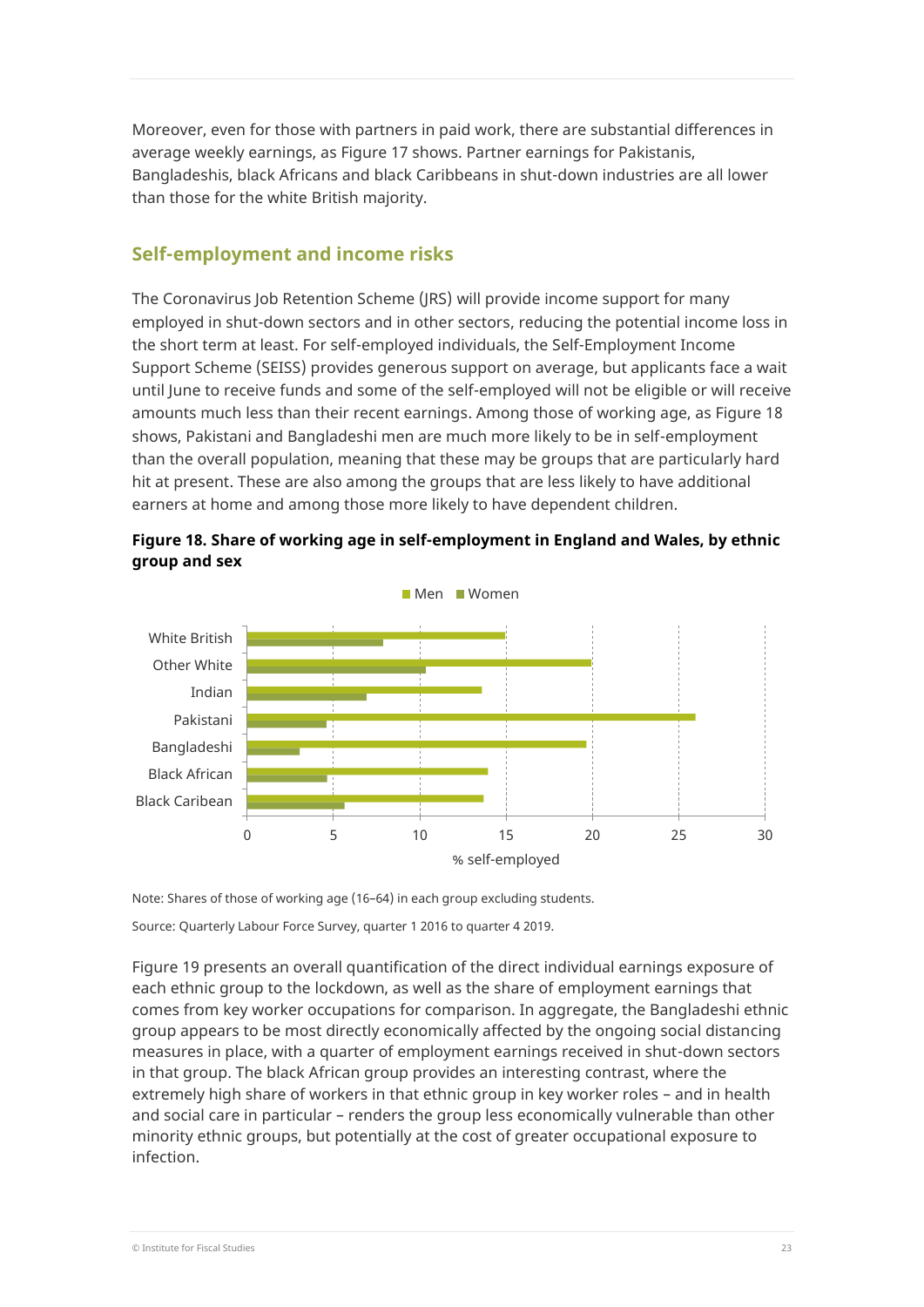



Note: Sum of earnings from employment (self-employment earnings are not reported) by ethnic group at the individual level. For shut-down sectors, se[e https://www.ifs.org.uk/publications/14791.](https://www.ifs.org.uk/publications/14791) For key workers, see [https://www.ifs.org.uk/publications/14763.](https://www.ifs.org.uk/publications/14763) In 3% of cases, key workers and shut-down sectors overlap.

Source: Quarterly Labour Force Survey, quarter 1 2016 to quarter 4 2019, waves 1 and 5 only.





Note: Working-age individuals only (aged 20–64). Liquid financial assets are the sum of funds held in current accounts (net of overdraft), savings accounts and ISAs at the household level. Ethnic group is reported individually.

Source: Authors' calculations using the Wealth and Assets Survey wave 5 (2014–16).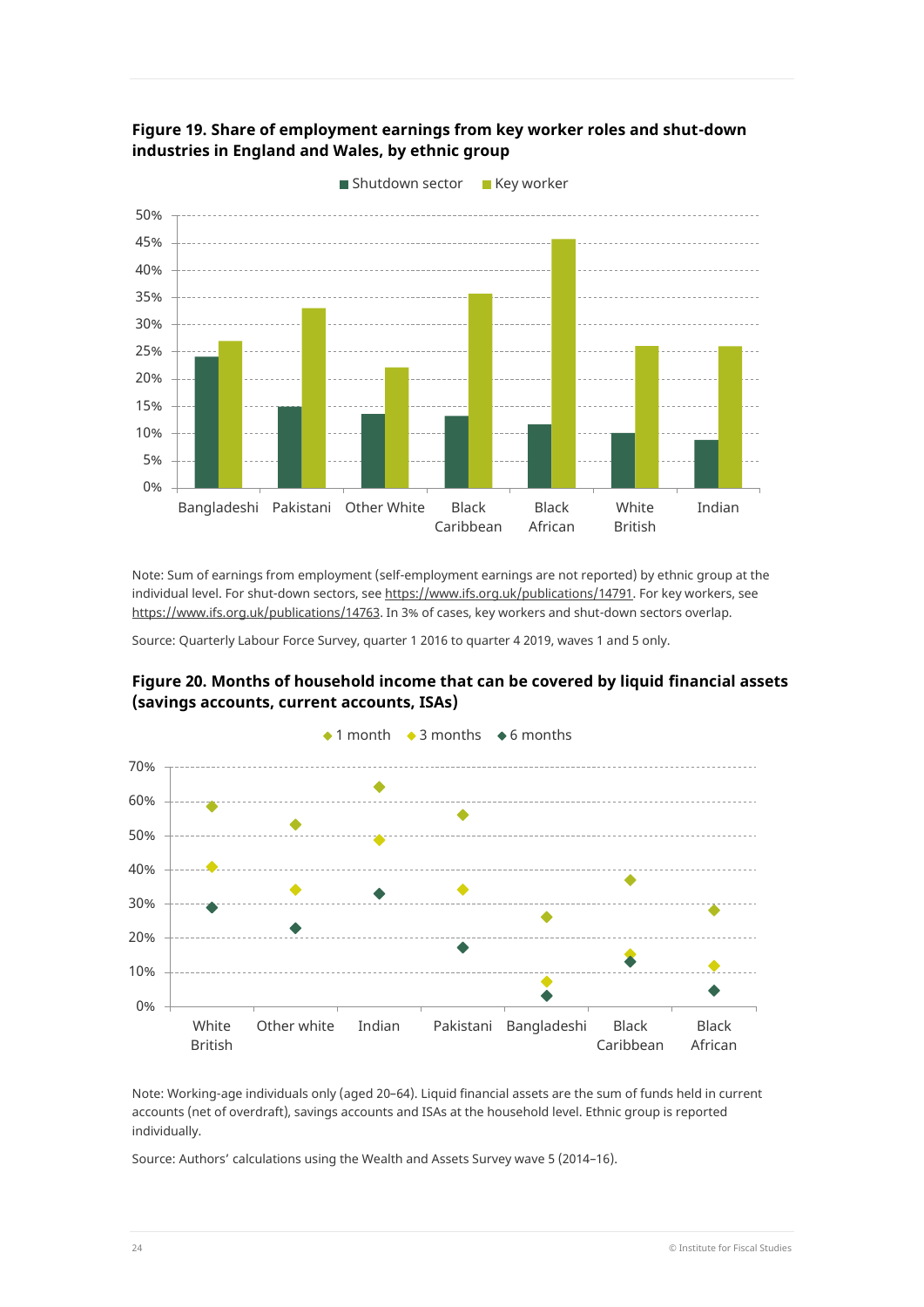For many households, even short-term income shocks can present a serious challenge to their finances. Overall, 60% of working-age individuals live in households with accessible savings sufficient to cover three months of income, but this varies substantially by ethnic group, as shown by Figure 20. Among working-age Bangladeshi, black Caribbean and black African individuals, only around 30% live in households with enough saved in current accounts, savings accounts and ISAs to cover one month of household income, and around 10% can cover three months of income. This latter figure is approximately a fifth of that for the Indian ethnic group, and a quarter of that for the white British majority. For some of those who are self-employed, the wait until June for the SEISS might be particularly difficult.